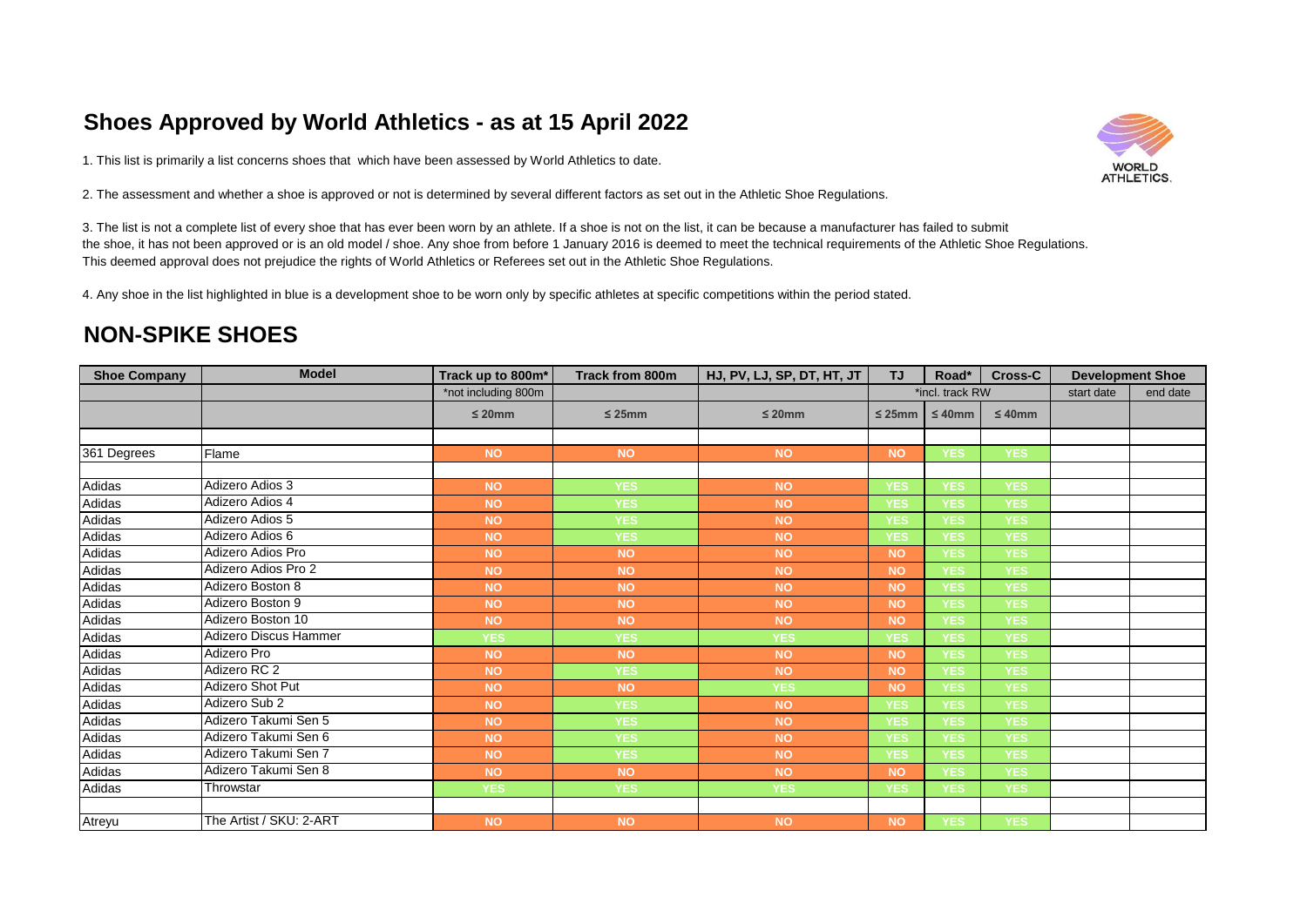| Asics             | DS-Trainer 25           | <b>NO</b>  | <b>NO</b>  | <b>NO</b>  | <b>NO</b>  | <b>YES</b> | <b>YES</b> |            |            |
|-------------------|-------------------------|------------|------------|------------|------------|------------|------------|------------|------------|
| Asics             | Evoride                 | <b>NO</b>  | <b>NO</b>  | <b>NO</b>  | <b>NO</b>  | <b>YES</b> | YES        |            |            |
| Asics             | Freaks Japan            | <b>NO</b>  | <b>NO</b>  | <b>NO</b>  | <b>NO</b>  | <b>YES</b> | <b>YES</b> |            |            |
| Asics             | Gel-Featherglide 5      | <b>NO</b>  | <b>NO</b>  | <b>NO</b>  | <b>NO</b>  | <b>YES</b> | <b>YES</b> |            |            |
| Asics             | HT Japan                | <b>YES</b> | <b>YES</b> | <b>YES</b> | YES        | <b>YES</b> | YES        |            |            |
| Asics             | <b>Heat Throw</b>       | <b>YES</b> | <b>YES</b> | <b>YES</b> | <b>YES</b> | <b>YES</b> | YES        |            |            |
| Asics             | Hyperspeed              | <b>NO</b>  | <b>NO</b>  | <b>NO</b>  | <b>NO</b>  | <b>YES</b> | <b>YES</b> |            |            |
| Asics             | Hyper Throw 3           | <b>YES</b> | <b>YES</b> | <b>YES</b> | YES        | <b>YES</b> | YES        |            |            |
| Asics             | Japan-AR                | <b>YES</b> | YES        | <b>YES</b> | YES        | <b>YES</b> | YES        |            |            |
| Asics             | Lyteracer <sub>2</sub>  | <b>NO</b>  | <b>NO</b>  | <b>NO</b>  | <b>NO</b>  | <b>YES</b> | <b>YES</b> |            |            |
| Asics             | Magic Speed             | <b>NO</b>  | <b>NO</b>  | <b>NO</b>  | <b>NO</b>  | <b>YES</b> | <b>YES</b> |            |            |
| Asics             | Magicspeed              | <b>NO</b>  | <b>NO</b>  | <b>NO</b>  | <b>NO</b>  | <b>YES</b> | YES        |            |            |
| Asics             | Marathon EO Japan       | <b>NO</b>  | <b>YES</b> | <b>NO</b>  | <b>YES</b> | <b>YES</b> | <b>YES</b> |            |            |
| Asics             | Marathon EO Seiha       | <b>NO</b>  | <b>YES</b> | <b>NO</b>  | <b>YES</b> | <b>YES</b> | <b>YES</b> |            |            |
| Asics             | Marathon EO Seiha RP    | <b>NO</b>  | <b>YES</b> | <b>NO</b>  | YES        | <b>YES</b> | YES        |            |            |
| Asics             | MetaRacer (Tokyo)       | <b>NO</b>  | <b>NO</b>  | <b>NO</b>  | <b>NO</b>  | <b>YES</b> | <b>YES</b> |            |            |
| Asics             | Metaspeed Edge          | <b>NO</b>  | <b>NO</b>  | <b>NO</b>  | <b>NO</b>  | <b>YES</b> | <b>YES</b> |            |            |
| Asics             | <b>Metaspeed Edge 2</b> | <b>NO</b>  | <b>NO</b>  | <b>NO</b>  | <b>NO</b>  | <b>YES</b> | YES        | 01/11/2021 | 31/10/2022 |
| Asics             | Metaspeed Sky           | <b>NO</b>  | <b>NO</b>  | <b>NO</b>  | <b>NO</b>  | <b>YES</b> | <b>YES</b> |            |            |
| Asics             | <b>Metaspeed Sky 2</b>  | <b>NO</b>  | <b>NO</b>  | <b>NO</b>  | <b>NO</b>  | <b>YES</b> | <b>YES</b> | 01/11/2021 | 31/10/2022 |
| Asics             | Skysensor Japan         | <b>NO</b>  | <b>NO</b>  | <b>NO</b>  | <b>NO</b>  | <b>YES</b> | <b>YES</b> |            |            |
| Asics             | Sortie Magic LT         | <b>NO</b>  | YES        | <b>NO</b>  | YES        | <b>YES</b> | YES        |            |            |
| Asics             | Sortie Magic LT 2       | <b>NO</b>  | <b>YES</b> | <b>NO</b>  | <b>YES</b> | <b>YES</b> | <b>YES</b> |            |            |
| Asics             | Sortie Magic LT 2 Tenka | <b>NO</b>  | <b>YES</b> | <b>NO</b>  | YES        | <b>YES</b> | <b>YES</b> |            |            |
| Asics             | Sortie Magic RP 5       | <b>NO</b>  | YES        | <b>NO</b>  | YES        | <b>YES</b> | <b>YES</b> |            |            |
| Asics             | Sortie Magic RP 5 Tenka | <b>NO</b>  | <b>YES</b> | <b>NO</b>  | YES        | <b>YES</b> | <b>YES</b> |            |            |
| Asics             | Sortiejapan             | <b>NO</b>  | <b>YES</b> | <b>NO</b>  | <b>YES</b> | <b>YES</b> | <b>YES</b> |            |            |
| Asics             | Sortiejapan Seiha 2     | <b>NO</b>  | YES        | <b>NO</b>  | YES        | <b>YES</b> | YES        |            |            |
| Asics             | <b>Tarther Japan</b>    | <b>NO</b>  | <b>NO</b>  | <b>NO</b>  | <b>NO</b>  | <b>YES</b> | YES        |            |            |
| Asics             | <b>Tarther RP</b>       | <b>NO</b>  | <b>NO</b>  | <b>NO</b>  | <b>NO</b>  | <b>YES</b> | <b>YES</b> |            |            |
| Asics             | Tartheredge 2           | <b>NO</b>  | <b>NO</b>  | <b>NO</b>  | <b>NO</b>  | <b>YES</b> | YES        |            |            |
| Asics             | Tarthherzeal 6          | <b>NO</b>  | <b>NO</b>  | <b>NO</b>  | <b>NO</b>  | <b>YES</b> | YES        |            |            |
| Asics             | Throw Pro 2             | <b>YES</b> | <b>YES</b> | <b>YES</b> | <b>YES</b> | <b>YES</b> | <b>YES</b> |            |            |
| Asics             | Windsptrint 2           | <b>YES</b> | <b>YES</b> | <b>YES</b> | YES        | <b>YES</b> | YES        |            |            |
|                   |                         |            |            |            |            |            |            |            |            |
| <b>Brooks</b>     | <b>Hyperion Elite 2</b> | <b>NO</b>  | <b>NO</b>  | <b>NO</b>  | <b>NO</b>  | <b>YES</b> | <b>YES</b> |            |            |
| <b>Brooks</b>     | <b>Hyperion Elite 3</b> | <b>NO</b>  | <b>NO</b>  | <b>NO</b>  | <b>NO</b>  | <b>YES</b> | YES        |            |            |
| <b>Brooks</b>     | Hyperion Tempo 1        | <b>NO</b>  | <b>NO</b>  | <b>NO</b>  | <b>NO</b>  | <b>YES</b> | YES        |            |            |
|                   |                         |            |            |            |            |            |            |            |            |
| Decathlon/Kiprun  | KD 800                  | <b>NO</b>  | <b>YES</b> | <b>NO</b>  | <b>NO</b>  | <b>YES</b> | <b>YES</b> |            |            |
| Decathlon/Kiprun  | KD 900                  | <b>NO</b>  | <b>NO</b>  | <b>NO</b>  | <b>NO</b>  | <b>YES</b> | YES        |            |            |
| Decathlon/Kiprun  | <b>KD900X</b>           | <b>NO</b>  | <b>NO</b>  | <b>NO</b>  | <b>NO</b>  | <b>YES</b> | <b>YES</b> | 30/01/2022 | 29/01/2023 |
| Decathlon/Kalanji | Kiprun Ultralight       | <b>YES</b> | <b>YES</b> | <b>YES</b> | <b>YES</b> | <b>YES</b> | <b>YES</b> |            |            |
|                   |                         |            |            |            |            |            |            |            |            |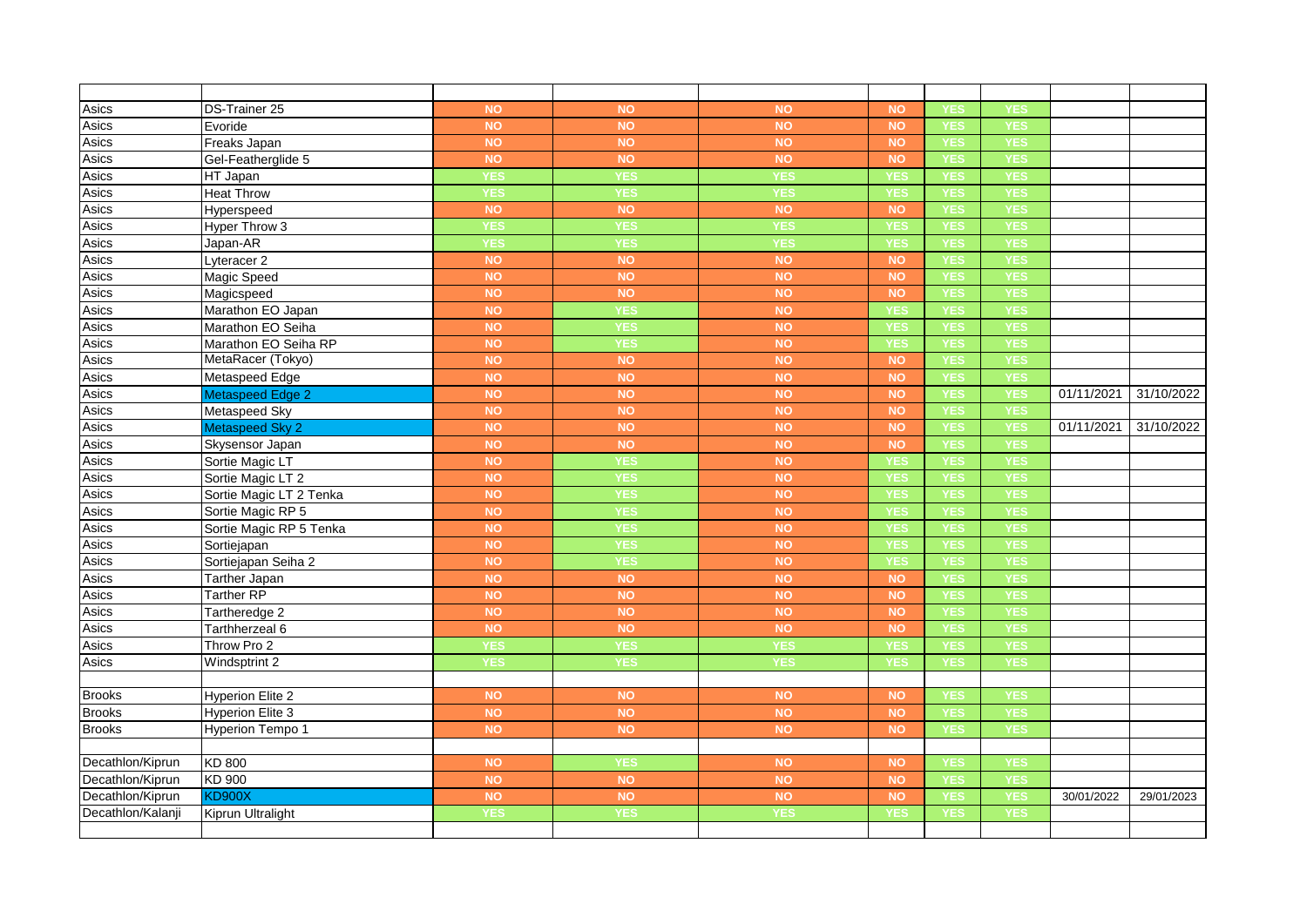| Descente          | Delta TRI OP          | YES        | YES        | YES        | YES        | <b>YES</b> | YES        |            |            |
|-------------------|-----------------------|------------|------------|------------|------------|------------|------------|------------|------------|
| Descente          | Genten RC             | <b>YES</b> | <b>YES</b> | <b>YES</b> | <b>YES</b> | <b>YES</b> | <b>YES</b> |            |            |
| Descente          | Genten RC+            | <b>YES</b> | <b>YES</b> | <b>YES</b> | YES        | <b>YES</b> | <b>YES</b> |            |            |
| Descente          | Genten-EL             | <b>YES</b> | <b>YES</b> | <b>YES</b> | YES        | <b>YES</b> | <b>YES</b> |            |            |
| Descente          | Genten-EL+            | <b>YES</b> | <b>YES</b> | <b>YES</b> | <b>YES</b> | <b>YES</b> | <b>YES</b> |            |            |
| Descente          | Genten-ST             | <b>NO</b>  | <b>YES</b> | <b>NO</b>  | YES        | <b>YES</b> | <b>YES</b> |            |            |
| Descente          | V-Lite                | <b>NO</b>  | YES        | <b>NO</b>  | YES        | <b>YES</b> | YES        |            |            |
|                   |                       |            |            |            |            |            |            |            |            |
| <b>HokaONeOne</b> | Bondi 7               | <b>NO</b>  | <b>NO</b>  | <b>NO</b>  | <b>NO</b>  | <b>YES</b> | <b>YES</b> |            |            |
| <b>HokaONeOne</b> | Carbon X              | <b>NO</b>  | <b>NO</b>  | <b>NO</b>  | NO         | <b>YES</b> | <b>YES</b> |            |            |
| <b>HokaONeOne</b> | Carbon X2             | <b>NO</b>  | NO         | <b>NO</b>  | <b>NO</b>  | <b>YES</b> | <b>YES</b> |            |            |
| <b>HokaONeOne</b> | Carbon X3             | <b>NO</b>  | <b>NO</b>  | <b>NO</b>  | <b>NO</b>  | <b>YES</b> | <b>YES</b> | 15/01/2022 | 14/01/2023 |
| <b>HokaONeOne</b> | Clifton 7             | <b>NO</b>  | <b>YES</b> | <b>NO</b>  | YES        | <b>YES</b> | <b>YES</b> |            |            |
| <b>HokaONeOne</b> | Evo Carbon Rocket     | <b>NO</b>  | YES        | <b>NO</b>  | <b>YES</b> | <b>YES</b> | <b>YES</b> |            |            |
| <b>HokaONeOne</b> | Evo Rehi              | <b>YES</b> | <b>YES</b> | <b>YES</b> | <b>YES</b> | <b>YES</b> | <b>YES</b> |            |            |
| <b>HokaONeOne</b> | Mach 3                | <b>YES</b> | YES        | <b>YES</b> | YES        | <b>YES</b> | YES        |            |            |
| <b>HokaONeOne</b> | Mach 4                | <b>NO</b>  | <b>YES</b> | <b>NO</b>  | <b>YES</b> | <b>YES</b> | <b>YES</b> |            |            |
| <b>HokaONeOne</b> | Rincon 2              | <b>NO</b>  | <b>YES</b> | <b>NO</b>  | <b>YES</b> | <b>YES</b> | <b>YES</b> |            |            |
| <b>HokaONeOne</b> | Rincon 3              | <b>NO</b>  | NO         | <b>NO</b>  | NO         | <b>YES</b> | YES        |            |            |
| HokaONeOne        | Rocket X              | <b>NO</b>  | <b>NO</b>  | <b>NO</b>  | <b>NO</b>  | <b>YES</b> | <b>YES</b> |            |            |
| <b>HokaONeOne</b> | Rocket X2             | <b>NO</b>  | <b>NO</b>  | <b>NO</b>  | <b>NO</b>  | <b>YES</b> | <b>YES</b> | 18/04/2022 | 17/04/2023 |
| <b>HokaONeOne</b> | Tracer 2              | <b>YES</b> | <b>YES</b> | <b>YES</b> | YES        | <b>YES</b> | <b>YES</b> |            |            |
|                   |                       |            |            |            |            |            |            |            |            |
| Joma              | R.3000                | <b>NO</b>  | <b>NO</b>  | <b>NO</b>  | <b>NO</b>  | <b>YES</b> | <b>YES</b> |            |            |
| Joma              | R.4000                | <b>NO</b>  | NO         | <b>NO</b>  | <b>NO</b>  | <b>YES</b> | <b>YES</b> |            |            |
| Joma              | R.5000                | <b>NO</b>  | <b>YES</b> | <b>NO</b>  | YES        | <b>YES</b> | <b>YES</b> |            |            |
|                   |                       |            |            |            |            |            |            |            |            |
| Li-Ning Company   | FeiDian               | <b>NO</b>  | <b>YES</b> | <b>NO</b>  | <b>YES</b> | <b>YES</b> | <b>YES</b> |            |            |
| Li-Ning Company   | FeiDian 2.0           | <b>NO</b>  | <b>NO</b>  | <b>NO</b>  | NO         | <b>YES</b> | <b>YES</b> |            |            |
| Li-Ning Company   | FeiDian 3.0           | <b>NO</b>  | <b>NO</b>  | <b>NO</b>  | <b>NO</b>  | <b>YES</b> | <b>YES</b> | 03/04/2022 | 02/04/2023 |
| Li-Ning Company   | FeiDian 2.0 Elite     | <b>NO</b>  | <b>NO</b>  | <b>NO</b>  | <b>NO</b>  | <b>YES</b> | <b>YES</b> |            |            |
| Li-Ning Company   | FeiDian 3.0 Elite     | <b>NO</b>  | NO         | <b>NO</b>  | NO         | <b>YES</b> | <b>YES</b> | 03/04/2022 | 02/04/2023 |
| Li-Ning Company   | FeiDian Challenger    | <b>NO</b>  | <b>NO</b>  | <b>NO</b>  | <b>NO</b>  | <b>YES</b> | <b>YES</b> |            |            |
|                   |                       |            |            |            |            |            |            |            |            |
| Mizuno            | 2016 Field Geo Ft     | <b>YES</b> | <b>YES</b> | <b>YES</b> | YES        | <b>YES</b> | <b>YES</b> |            |            |
| Mizuno            | 2019 Field Geo Rd     | <b>YES</b> | <b>YES</b> | <b>YES</b> | <b>YES</b> | <b>YES</b> | <b>YES</b> |            |            |
| Mizuno            | 2019 Field Geo Rd So1 | <b>YES</b> | <b>YES</b> | <b>YES</b> | <b>YES</b> | <b>YES</b> | <b>YES</b> |            |            |
| Mizuno            | 2019 Field Geo Th     | <b>YES</b> | <b>YES</b> | <b>YES</b> | YES        | <b>YES</b> | <b>YES</b> |            |            |
| Mizuno            | DNJPN-25              | <b>NO</b>  | <b>YES</b> | NO         | <b>YES</b> | <b>YES</b> | YES        | 06/03/2022 | 05/03/2023 |
| Mizuno            | <b>Duel Sonic</b>     | <b>NO</b>  | <b>NO</b>  | <b>NO</b>  | <b>NO</b>  | <b>YES</b> | <b>YES</b> |            |            |
| Mizuno            | Ekiden Spirit         | <b>YES</b> | <b>YES</b> | <b>YES</b> | <b>YES</b> | <b>YES</b> | <b>YES</b> |            |            |
| Mizuno            | $JJ-25$               | <b>NO</b>  | <b>YES</b> | NO         | <b>NO</b>  | <b>YES</b> | YES        | 06/05/2021 | 05/05/2022 |
| Mizuno            | $JJ-40$               | <b>NO</b>  | <b>NO</b>  | <b>NO</b>  | <b>NO</b>  | <b>YES</b> | <b>YES</b> | 19/09/2021 | 18/09/2022 |
| Mizuno            | <b>RL-40</b>          | <b>NO</b>  | <b>NO</b>  | <b>NO</b>  | <b>NO</b>  | <b>YES</b> | <b>YES</b> | 14/11/2021 | 13/11/2022 |
| Mizuno            | Wave Aero             | <b>NO</b>  | NO         | <b>NO</b>  | NO         | <b>YES</b> | YES        |            |            |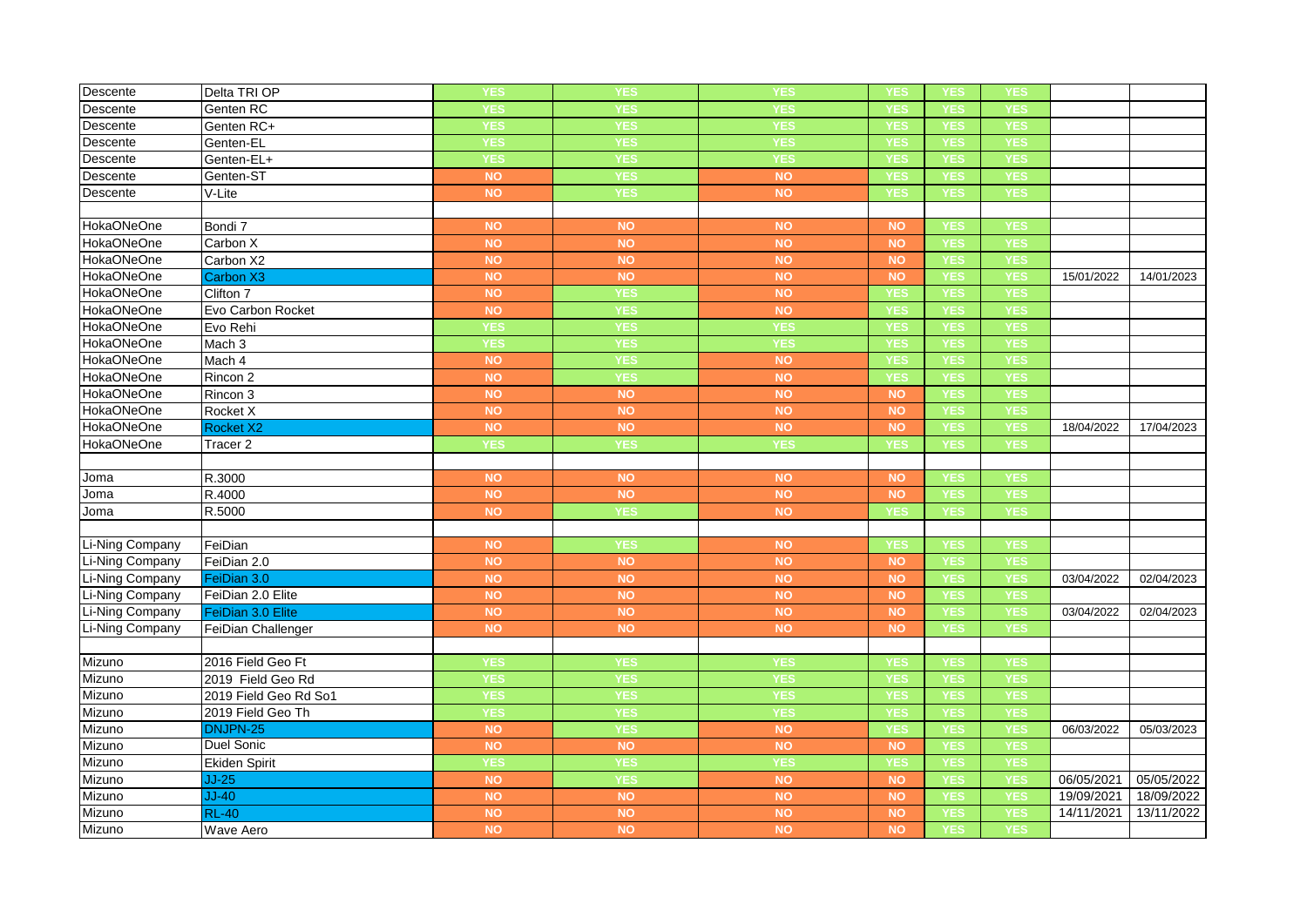| Mizuno             | <b>Wave Amulet</b>       | <b>NO</b>  | <b>NO</b>     | <b>NO</b>  | <b>NO</b>  | <b>YES</b> | YES        |  |
|--------------------|--------------------------|------------|---------------|------------|------------|------------|------------|--|
| Mizuno             | Wave Cruise Japan        | <b>YES</b> | YES           | <b>YES</b> | <b>YES</b> | <b>YES</b> | <b>YES</b> |  |
| Mizuno             | Wave Cruise Japan So1    | <b>NO</b>  | <b>YES</b>    | <b>NO</b>  | <b>YES</b> | <b>YES</b> | <b>YES</b> |  |
| Mizuno             | Wave Cruise Pro          | <b>YES</b> | <b>YES</b>    | <b>YES</b> | <b>YES</b> | <b>YES</b> | <b>YES</b> |  |
| Mizuno             | <b>Wave Duel</b>         | <b>NO</b>  | NO            | <b>NO</b>  | <b>NO</b>  | <b>YES</b> | <b>YES</b> |  |
| Mizuno             | Wave Duel 3              | <b>NO</b>  | <b>YES</b>    | <b>NO</b>  | <b>YES</b> | <b>YES</b> | <b>YES</b> |  |
| Mizuno             | <b>Wave Duel Gtz</b>     | <b>NO</b>  | YES           | <b>NO</b>  | YES        | <b>YES</b> | <b>YES</b> |  |
| Mizuno             | Wave Duel Gtz2           | <b>NO</b>  | <b>YES</b>    | <b>NO</b>  | <b>YES</b> | <b>YES</b> | <b>YES</b> |  |
| Mizuno             | Wave Duel Neo            | <b>NO</b>  | <b>NO</b>     | <b>NO</b>  | <b>NO</b>  | <b>YES</b> | <b>YES</b> |  |
| Mizuno             | Wave Duel Neo Sp         | <b>NO</b>  | $\mathsf{NO}$ | <b>NO</b>  | <b>NO</b>  | <b>YES</b> | <b>YES</b> |  |
| Mizuno             | Wave Duel Neo 2          | <b>NO</b>  | <b>YES</b>    | <b>NO</b>  | <b>YES</b> | <b>YES</b> | <b>YES</b> |  |
| Mizuno             | Wave Duel Neo 2 Elite    | <b>NO</b>  | <b>YES</b>    | <b>NO</b>  | <b>YES</b> | <b>YES</b> | <b>YES</b> |  |
| Mizuno             | Wave Ekiden              | <b>YES</b> | <b>YES</b>    | <b>YES</b> | YES        | <b>YES</b> | <b>YES</b> |  |
| Mizuno             | <b>Wave Emperor</b>      | <b>NO</b>  | YES           | <b>NO</b>  | <b>YES</b> | <b>YES</b> | <b>YES</b> |  |
| Mizuno             | Wave Emperor Japan       | <b>NO</b>  | <b>YES</b>    | <b>NO</b>  | <b>YES</b> | <b>YES</b> | <b>YES</b> |  |
| Mizuno             | Wave Idaten CB           | <b>NO</b>  | <b>YES</b>    | <b>NO</b>  | YES        | <b>YES</b> | <b>YES</b> |  |
| Mizuno             | <b>Wave Rebellion</b>    | <b>NO</b>  | <b>NO</b>     | <b>NO</b>  | <b>NO</b>  | <b>YES</b> | <b>YES</b> |  |
| Mizuno             | <b>Wave Sonic</b>        | <b>NO</b>  | <b>YES</b>    | <b>NO</b>  | <b>YES</b> | <b>YES</b> | <b>YES</b> |  |
| Mizuno             | Wave Sonic 2             | <b>NO</b>  | <b>YES</b>    | <b>NO</b>  | <b>YES</b> | <b>YES</b> | <b>YES</b> |  |
| Mizuno             | Wave Spacer GI           | <b>NO</b>  | <b>YES</b>    | <b>NO</b>  | <b>YES</b> | <b>YES</b> | <b>YES</b> |  |
| Mizuno             | Wave Spacer GI So1       | <b>NO</b>  | NO            | <b>NO</b>  | <b>NO</b>  | <b>YES</b> | <b>YES</b> |  |
| Mizuno             | Wave Spacer GI So2       | <b>NO</b>  | $\mathsf{NO}$ | <b>NO</b>  | <b>NO</b>  | <b>YES</b> | <b>YES</b> |  |
| Mizuno             | Wave Spacer GI So3       | <b>NO</b>  | YES           | <b>NO</b>  | YES        | <b>YES</b> | YES        |  |
| Mizuno             | Wave Spacer GI So4       | <b>NO</b>  | NO            | <b>NO</b>  | <b>NO</b>  | <b>YES</b> | <b>YES</b> |  |
| Mizuno             | Wave Zone Power          | <b>YES</b> | <b>YES</b>    | <b>YES</b> | <b>YES</b> | <b>YES</b> | <b>YES</b> |  |
|                    |                          |            |               |            |            |            |            |  |
| <b>New Balance</b> | 1400v6                   | <b>NO</b>  | <b>NO</b>     | <b>NO</b>  | <b>NO</b>  | <b>YES</b> | <b>YES</b> |  |
| New Balance        | 1500v4 w1500v4           | <b>NO</b>  | <b>NO</b>     | <b>NO</b>  | <b>NO</b>  | <b>YES</b> | <b>YES</b> |  |
| New Balance        | 1500v6                   | <b>NO</b>  | <b>YES</b>    | <b>NO</b>  | <b>YES</b> | <b>YES</b> | <b>YES</b> |  |
| New Balance        | FuelCell 5280            | <b>NO</b>  | <b>YES</b>    | <b>NO</b>  | <b>YES</b> | <b>YES</b> | <b>YES</b> |  |
| New Balance        | <b>FuelCell Prism</b>    | <b>NO</b>  | <b>NO</b>     | <b>NO</b>  | <b>NO</b>  | <b>YES</b> | <b>YES</b> |  |
| New Balance        | <b>FuelCell Racer TC</b> | <b>NO</b>  | <b>NO</b>     | <b>NO</b>  | <b>NO</b>  | <b>YES</b> | <b>YES</b> |  |
| New Balance        | FuelCell Racer VIP       | <b>NO</b>  | NO            | NO         | NO         | <b>YES</b> | <b>YES</b> |  |
| New Balance        | <b>FuelCell RC Elite</b> | <b>NO</b>  | <b>NO</b>     | <b>NO</b>  | <b>NO</b>  | <b>YES</b> | <b>YES</b> |  |
| New Balance        | FuelCell RC Elite v2     | <b>NO</b>  | $\mathsf{NO}$ | <b>NO</b>  | <b>NO</b>  | <b>YES</b> | <b>YES</b> |  |
| New Balance        | Hanzo R v3               | <b>NO</b>  | YES           | NO         | YES        | <b>YES</b> | <b>YES</b> |  |
| New Balance        | Hanzo R v4               | <b>NO</b>  | <b>YES</b>    | <b>NO</b>  | <b>YES</b> | <b>YES</b> | <b>YES</b> |  |
| New Balance        | Hanzo W v1               | <b>NO</b>  | <b>YES</b>    | <b>NO</b>  | <b>YES</b> | <b>YES</b> | <b>YES</b> |  |
| <b>New Balance</b> | Hanzo W v2               | NO         | YES           | <b>NO</b>  | YES        | <b>YES</b> | <b>YES</b> |  |
|                    |                          |            |               |            |            |            |            |  |
| Newfeel/Decathlon  | <b>RW500</b>             | <b>YES</b> | <b>YES</b>    | <b>YES</b> | <b>YES</b> | <b>YES</b> | <b>YES</b> |  |
| Newfeel/Decathlon  | RW900 V 1                | <b>YES</b> | <b>YES</b>    | <b>YES</b> | YES        | YES        | <b>YES</b> |  |
| Newfeel/Decathlon  | RW900 V 2                | <b>YES</b> | <b>YES</b>    | <b>YES</b> | <b>YES</b> | <b>YES</b> | <b>YES</b> |  |
|                    |                          |            |               |            |            |            |            |  |
| <b>Nike</b>        | Air Zoom Alphafly Next % | <b>NO</b>  | <b>NO</b>     | <b>NO</b>  | <b>NO</b>  | YES        | YES        |  |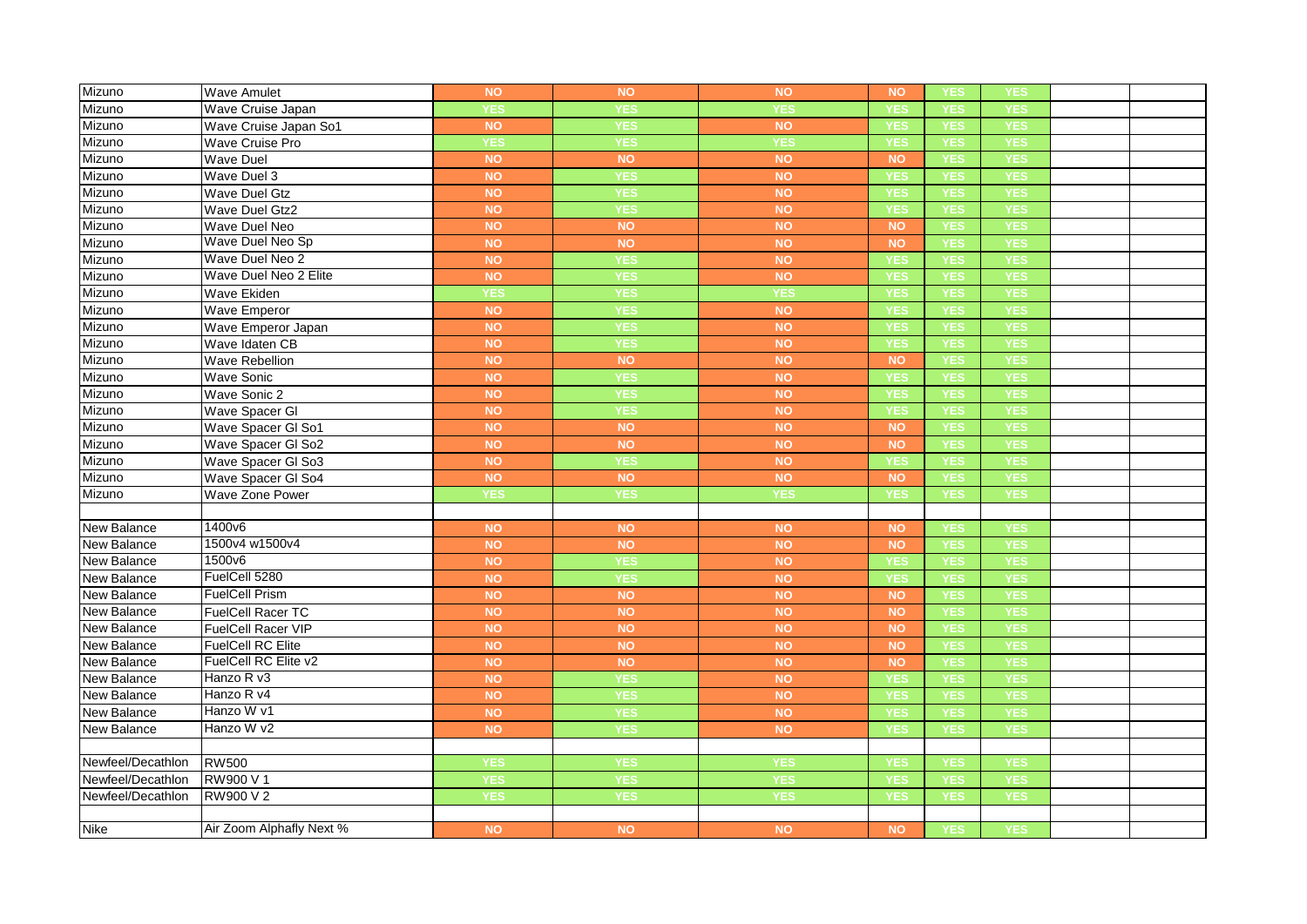| <b>Nike</b>     | Dev18240                     | <b>NO</b>  | <b>NO</b>  | <b>NO</b>  | <b>NO</b>  | <b>YES</b> | YES        | 10/10/2021 | 09/10/2022 |
|-----------------|------------------------------|------------|------------|------------|------------|------------|------------|------------|------------|
| <b>Nike</b>     | Pegasus Turbo 2              | <b>NO</b>  | <b>NO</b>  | <b>NO</b>  | <b>NO</b>  | <b>YES</b> | <b>YES</b> |            |            |
| Nike            | Vaporfly 4%                  | <b>NO</b>  | <b>NO</b>  | <b>NO</b>  | <b>NO</b>  | <b>YES</b> | <b>YES</b> |            |            |
| <b>Nike</b>     | Zoom Fly 3                   | <b>NO</b>  | <b>NO</b>  | <b>NO</b>  | <b>NO</b>  | <b>YES</b> | <b>YES</b> |            |            |
| Nike            | Zoom Gravity                 | <b>NO</b>  | <b>NO</b>  | NO         | NO         | <b>YES</b> | <b>YES</b> |            |            |
| <b>Nike</b>     | Zoom Rival SD                | <b>YES</b> | <b>YES</b> | <b>YES</b> | <b>YES</b> | <b>YES</b> | <b>YES</b> |            |            |
| <b>Nike</b>     | Zoom Rotational              | <b>YES</b> | <b>YES</b> | <b>YES</b> | YES        | <b>YES</b> | <b>YES</b> |            |            |
| Nike            | Zoom SD 3                    | <b>YES</b> | YES        | <b>YES</b> | <b>YES</b> | <b>YES</b> | <b>YES</b> |            |            |
| Nike            | Zoom SD 4                    | <b>YES</b> | <b>YES</b> | <b>YES</b> | <b>YES</b> | <b>YES</b> | <b>YES</b> |            |            |
| <b>Nike</b>     | Zoom Streak 6                | <b>NO</b>  | <b>NO</b>  | <b>NO</b>  | <b>NO</b>  | <b>YES</b> | <b>YES</b> |            |            |
| Nike            | Zoom Streak 7                | <b>NO</b>  | <b>NO</b>  | <b>NO</b>  | <b>NO</b>  | <b>YES</b> | <b>YES</b> |            |            |
| Nike            | Zoom Streak LT 3             | <b>NO</b>  | <b>YES</b> | NO         | <b>YES</b> | <b>YES</b> | <b>YES</b> |            |            |
| <b>Nike</b>     | Zoom Streak LT 4             | <b>NO</b>  | <b>YES</b> | <b>NO</b>  | <b>YES</b> | <b>YES</b> | <b>YES</b> |            |            |
| Nike            | ZoomX Streakfly              | <b>NO</b>  | <b>NO</b>  | <b>NO</b>  | NO         | <b>YES</b> | <b>YES</b> |            |            |
| Nike            | ZoomX Vaporfly Next %        | <b>NO</b>  | <b>NO</b>  | <b>NO</b>  | <b>NO</b>  | <b>YES</b> | <b>YES</b> |            |            |
| <b>Nike</b>     | ZoomX Vaporfly Next % 2      | <b>NO</b>  | <b>NO</b>  | <b>NO</b>  | <b>NO</b>  | <b>YES</b> | <b>YES</b> |            |            |
|                 |                              |            |            |            |            |            |            |            |            |
| ON              | Cloudboom                    | <b>NO</b>  | <b>NO</b>  | <b>NO</b>  | <b>NO</b>  | <b>YES</b> | <b>YES</b> |            |            |
| $\overline{ON}$ | Cloudboom Echo               | <b>NO</b>  | <b>NO</b>  | <b>NO</b>  | <b>NO</b>  | <b>YES</b> | <b>YES</b> |            |            |
| $\overline{ON}$ | Cloudboom Echo 3.0           | <b>NO</b>  | <b>NO</b>  | <b>NO</b>  | NO         | <b>YES</b> | <b>YES</b> | 06/03/2022 | 05/03/2023 |
| ON              | Cloudflash                   | <b>NO</b>  | <b>YES</b> | <b>NO</b>  | <b>YES</b> | <b>YES</b> | <b>YES</b> |            |            |
| ON              | CloudX                       | <b>YES</b> | <b>YES</b> | <b>YES</b> | <b>YES</b> | <b>YES</b> | <b>YES</b> |            |            |
|                 |                              |            |            |            |            |            |            |            |            |
| Puma            | Deviate Nitro                | <b>NO</b>  | <b>NO</b>  | <b>NO</b>  | <b>NO</b>  | <b>YES</b> | <b>YES</b> |            |            |
| Puma            | Deviate Nitro Elite          | <b>NO</b>  | <b>NO</b>  | <b>NO</b>  | <b>NO</b>  | <b>YES</b> | <b>YES</b> |            |            |
| Puma            | <b>Deviate Nitro Elite 2</b> | <b>NO</b>  | <b>NO</b>  | <b>NO</b>  | <b>NO</b>  | <b>YES</b> | <b>YES</b> | 18/04/2022 | 17/04/2023 |
| Puma            | Deviate Nitro Ion            | <b>NO</b>  | <b>NO</b>  | NO         | NO         | <b>YES</b> | <b>YES</b> |            |            |
| Puma            | <b>Eternity Nitro</b>        | <b>NO</b>  | <b>NO</b>  | NO         | <b>NO</b>  | <b>YES</b> | <b>YES</b> |            |            |
| Puma            | evoSpeed Throw               | <b>YES</b> | <b>YES</b> | <b>YES</b> | <b>YES</b> | <b>YES</b> | <b>YES</b> |            |            |
| Puma            | <b>FAST-FWD Nitro Elite</b>  | <b>NO</b>  | <b>NO</b>  | <b>NO</b>  | <b>NO</b>  | <b>YES</b> | <b>YES</b> | 03/04/2022 | 02/04/2023 |
| Puma            | <b>FAST-R Nitro Elite</b>    | <b>NO</b>  | <b>NO</b>  | <b>NO</b>  | <b>NO</b>  | <b>YES</b> | <b>YES</b> |            |            |
| Puma            | Liberate Nitro               | <b>NO</b>  | <b>NO</b>  | <b>NO</b>  | NO         | <b>YES</b> | <b>YES</b> |            |            |
| Puma            | Speed 100 R Ignite 2         | <b>NO</b>  | YES        | <b>NO</b>  | YES        | <b>YES</b> | <b>YES</b> |            |            |
| Puma            | Speed 300 Racer 2            | <b>NO</b>  | <b>YES</b> | <b>NO</b>  | <b>YES</b> | <b>YES</b> | <b>YES</b> |            |            |
| Puma            | Speed 500                    | <b>NO</b>  | <b>YES</b> | <b>NO</b>  | <b>YES</b> | <b>YES</b> | <b>YES</b> |            |            |
| Puma            | Speed 600 2                  | <b>NO</b>  | <b>NO</b>  | <b>NO</b>  | <b>NO</b>  | <b>YES</b> | <b>YES</b> |            |            |
| Puma            | <b>Speed Sutamina</b>        | <b>NO</b>  | <b>NO</b>  | <b>NO</b>  | NO         | <b>YES</b> | <b>YES</b> |            |            |
| Puma            | UltraRide                    | <b>NO</b>  | <b>NO</b>  | <b>NO</b>  | <b>NO</b>  | <b>YES</b> | <b>YES</b> |            |            |
| Puma            | <b>Velocity Nitro</b>        | <b>NO</b>  | <b>NO</b>  | <b>NO</b>  | <b>NO</b>  | <b>YES</b> | <b>YES</b> |            |            |
|                 |                              |            |            |            |            |            |            |            |            |
| Reebok          | <b>Floatride Energy X</b>    | <b>NO</b>  | <b>NO</b>  | <b>NO</b>  | <b>NO</b>  | <b>YES</b> | <b>YES</b> |            |            |
|                 |                              |            |            |            |            |            |            |            |            |
| Reshod          | Coach Carmen RW Shoe/R15094  | <b>YES</b> | <b>YES</b> | <b>YES</b> | <b>YES</b> | <b>YES</b> | <b>YES</b> |            |            |
| Reshod          | Pushover RW Shoe/C15094      | <b>YES</b> | <b>YES</b> | <b>YES</b> | <b>YES</b> | <b>YES</b> | <b>YES</b> |            |            |
|                 |                              |            |            |            |            |            |            |            |            |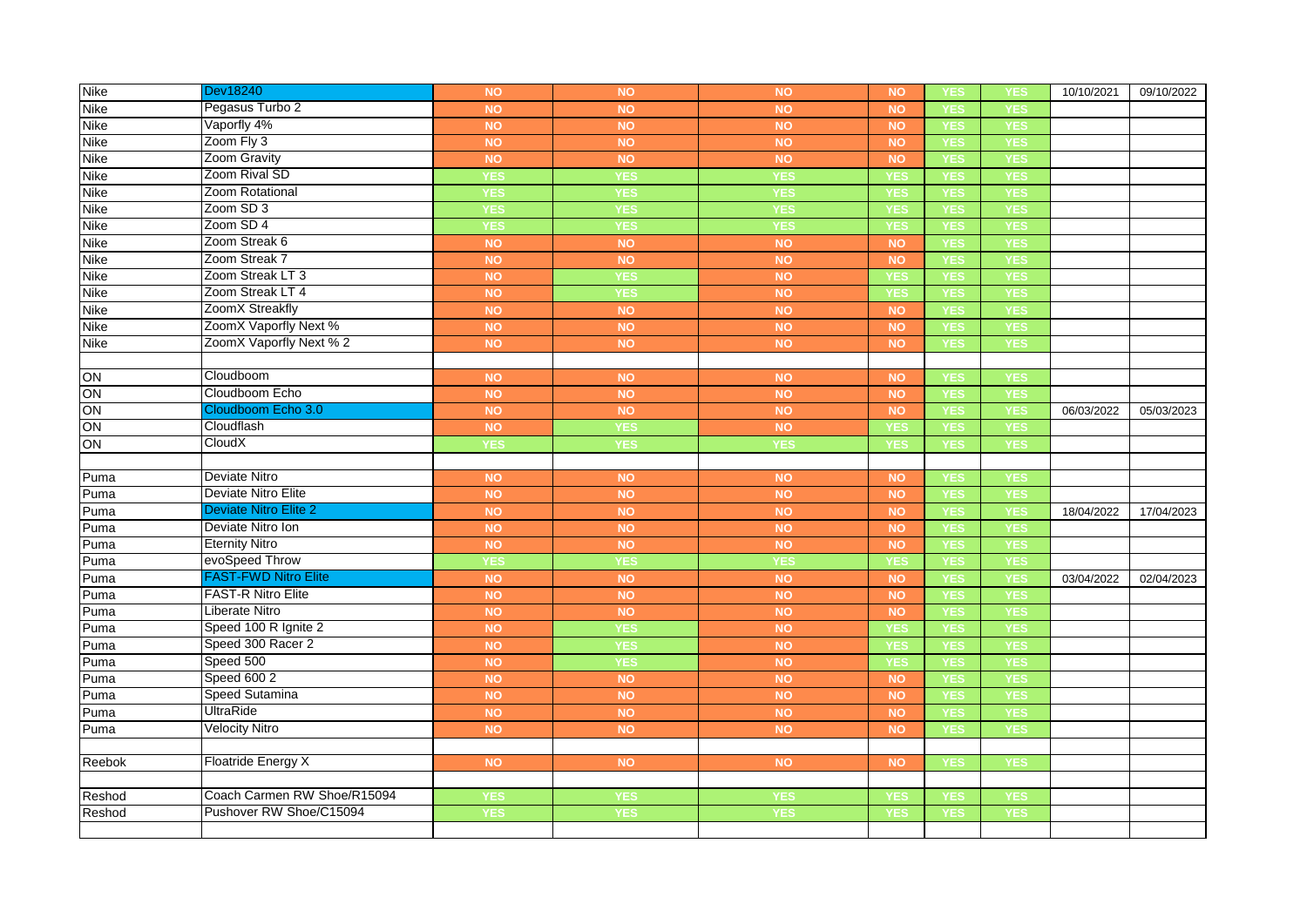| Salomon             | <b>S/LAB Phantasm</b>         | <b>YES</b> | <b>YES</b> | <b>YES</b> | YES        | <b>YES</b> | YES        |            |            |
|---------------------|-------------------------------|------------|------------|------------|------------|------------|------------|------------|------------|
| Salomon             | <b>S/LAB Phantasm CF</b>      | <b>NO</b>  | <b>NO</b>  | <b>NO</b>  | <b>NO</b>  | <b>YES</b> | <b>YES</b> | 07/11/2021 | 06/11/2022 |
|                     |                               |            |            |            |            |            |            |            |            |
| Saucony             | <b>Endorphin DVP1</b>         | <b>NO</b>  | <b>NO</b>  | <b>NO</b>  | <b>NO</b>  | <b>YES</b> | <b>YES</b> | 18/03/2022 | 17/03/2022 |
| Saucony             | <b>Endorphin DVP2</b>         | <b>NO</b>  | <b>NO</b>  | <b>NO</b>  | <b>NO</b>  | <b>YES</b> | <b>YES</b> | 07/03/2022 | 06/03/2022 |
| Saucony             | <b>Endorphin Pro</b>          | <b>NO</b>  | <b>NO</b>  | <b>NO</b>  | <b>NO</b>  | <b>YES</b> | <b>YES</b> |            |            |
| Saucony             | Endorphin Pro 2               | <b>NO</b>  | <b>NO</b>  | NO         | <b>NO</b>  | <b>YES</b> | <b>YES</b> |            |            |
| Saucony             | Endorphin Pro+                | <b>NO</b>  | <b>NO</b>  | <b>NO</b>  | <b>NO</b>  | <b>YES</b> | <b>YES</b> |            |            |
| Saucony             | <b>Endorphin Shift</b>        | <b>NO</b>  | <b>NO</b>  | <b>NO</b>  | <b>NO</b>  | <b>YES</b> | <b>YES</b> |            |            |
| Saucony             | Endorphin Shift 2             | <b>NO</b>  | <b>NO</b>  | NO         | <b>NO</b>  | <b>YES</b> | <b>YES</b> |            |            |
| Saucony             | <b>Endorphin Speed</b>        | <b>NO</b>  | NO         | NO         | NO         | <b>YES</b> | <b>YES</b> |            |            |
| Saucony             | Endorphin Speed 2             | <b>NO</b>  | <b>NO</b>  | NO         | NO         | <b>YES</b> | <b>YES</b> |            |            |
| Saucony             | Fastwitch 9                   | <b>YES</b> | <b>YES</b> | <b>YES</b> | <b>YES</b> | <b>YES</b> | <b>YES</b> |            |            |
| Saucony             | Fastwitch 9 MH 2              | <b>YES</b> | <b>YES</b> | <b>YES</b> | <b>YES</b> | <b>YES</b> | <b>YES</b> |            |            |
| Saucony             | Freedom ISO                   | <b>NO</b>  | <b>NO</b>  | <b>NO</b>  | <b>NO</b>  | <b>YES</b> | <b>YES</b> |            |            |
| Saucony             | Havok XC3 Flat                | <b>YES</b> | <b>YES</b> | <b>YES</b> | <b>YES</b> | <b>YES</b> | <b>YES</b> |            |            |
| Saucony             | Kilkenny XC9 Flat             | <b>YES</b> | <b>YES</b> | <b>YES</b> | <b>YES</b> | <b>YES</b> | <b>YES</b> |            |            |
| Saucony             | Kinvara 12                    | <b>NO</b>  | <b>NO</b>  | NO         | <b>NO</b>  | <b>YES</b> | <b>YES</b> |            |            |
| Saucony             | Kinvara 13                    | <b>NO</b>  | <b>NO</b>  | <b>NO</b>  | NO         | <b>YES</b> | <b>YES</b> |            |            |
| Saucony             | Ride ISO                      | <b>NO</b>  | <b>NO</b>  | NO         | NO         | <b>YES</b> | <b>YES</b> |            |            |
| Saucony             | Type A8                       | <b>YES</b> | <b>YES</b> | <b>YES</b> | <b>YES</b> | <b>YES</b> | <b>YES</b> |            |            |
| Saucony             | Type A9                       | <b>YES</b> | <b>YES</b> | <b>YES</b> | <b>YES</b> | <b>YES</b> | <b>YES</b> |            |            |
| Saucony             | Unleash SD 2                  | <b>YES</b> | <b>YES</b> | <b>YES</b> | <b>YES</b> | <b>YES</b> | <b>YES</b> |            |            |
|                     |                               |            |            |            |            |            |            |            |            |
| <b>Scott Sports</b> | Pursuit/287830                | <b>NO</b>  | <b>NO</b>  | <b>NO</b>  | <b>NO</b>  | <b>YES</b> | <b>YES</b> |            |            |
| <b>Scott Sports</b> | Speed Carbon RC/287828        | <b>NO</b>  | NO         | NO         | <b>NO</b>  | <b>YES</b> | <b>YES</b> |            |            |
|                     |                               |            |            |            |            |            |            |            |            |
| <b>Skechers</b>     | Speed 6                       | <b>YES</b> | <b>YES</b> | <b>YES</b> | <b>YES</b> | <b>YES</b> | <b>YES</b> |            |            |
| <b>Skechers</b>     | <b>Speed Elite</b>            | <b>NO</b>  | <b>YES</b> | NO         | <b>YES</b> | <b>YES</b> | <b>YES</b> |            |            |
|                     |                               |            |            |            |            |            |            |            |            |
| Techlete            | <b>70 Meter Ambitions</b>     | <b>YES</b> | <b>YES</b> | <b>YES</b> | <b>NO</b>  | <b>YES</b> | <b>YES</b> |            |            |
|                     |                               |            |            |            |            |            |            |            |            |
| <b>Under Armour</b> | Centric Grip / 3021862        | <b>YES</b> | <b>YES</b> | <b>YES</b> | <b>YES</b> | <b>YES</b> | <b>YES</b> |            |            |
| <b>Under Armour</b> | <b>Flow Lightspeed</b>        | <b>NO</b>  | <b>NO</b>  | <b>NO</b>  | <b>NO</b>  | <b>YES</b> | <b>YES</b> | 18/06/2021 | 17/06/2022 |
| <b>Under Armour</b> | Flow Velociti Elite 2022      |            |            |            |            |            |            | 16/04/2022 | 17/06/2022 |
| <b>Under Armour</b> | <b>Lightspeed 2</b>           | <b>NO</b>  | <b>NO</b>  | <b>NO</b>  | <b>NO</b>  | <b>YES</b> | <b>YES</b> | 09/10/2021 | 08/10/2022 |
| <b>Under Armour</b> | Flow Velociti Elite / 3026801 |            |            |            |            |            |            | 16/04/2022 | 15/04/2023 |
| <b>Under Armour</b> | Velociti Elite / 3023030      | <b>NO</b>  | <b>NO</b>  | <b>NO</b>  | <b>NO</b>  | <b>YES</b> | <b>YES</b> | 21/04/2021 | 20/04/2022 |
| <b>Under Armour</b> | Velociti Racer / 3020348      | <b>YES</b> | <b>YES</b> | <b>YES</b> | <b>YES</b> | <b>YES</b> | <b>YES</b> |            |            |
| <b>Under Armour</b> | Velociti Wind / 302545        | <b>NO</b>  | <b>YES</b> | <b>NO</b>  | <b>YES</b> | <b>YES</b> | <b>YES</b> |            |            |
|                     |                               |            |            |            |            |            |            |            |            |
| Velaasa             | Stones                        | <b>YES</b> | <b>YES</b> | <b>YES</b> | <b>YES</b> | <b>YES</b> | <b>YES</b> |            |            |
|                     |                               |            |            |            |            |            |            |            |            |
| Xtep                | 160X2                         | <b>NO</b>  | <b>NO</b>  | <b>NO</b>  | NO         | <b>YES</b> | <b>YES</b> |            |            |
| Xtep                | 160X Elite                    | <b>NO</b>  | <b>YES</b> | <b>NO</b>  | <b>YES</b> | <b>YES</b> | <b>YES</b> |            |            |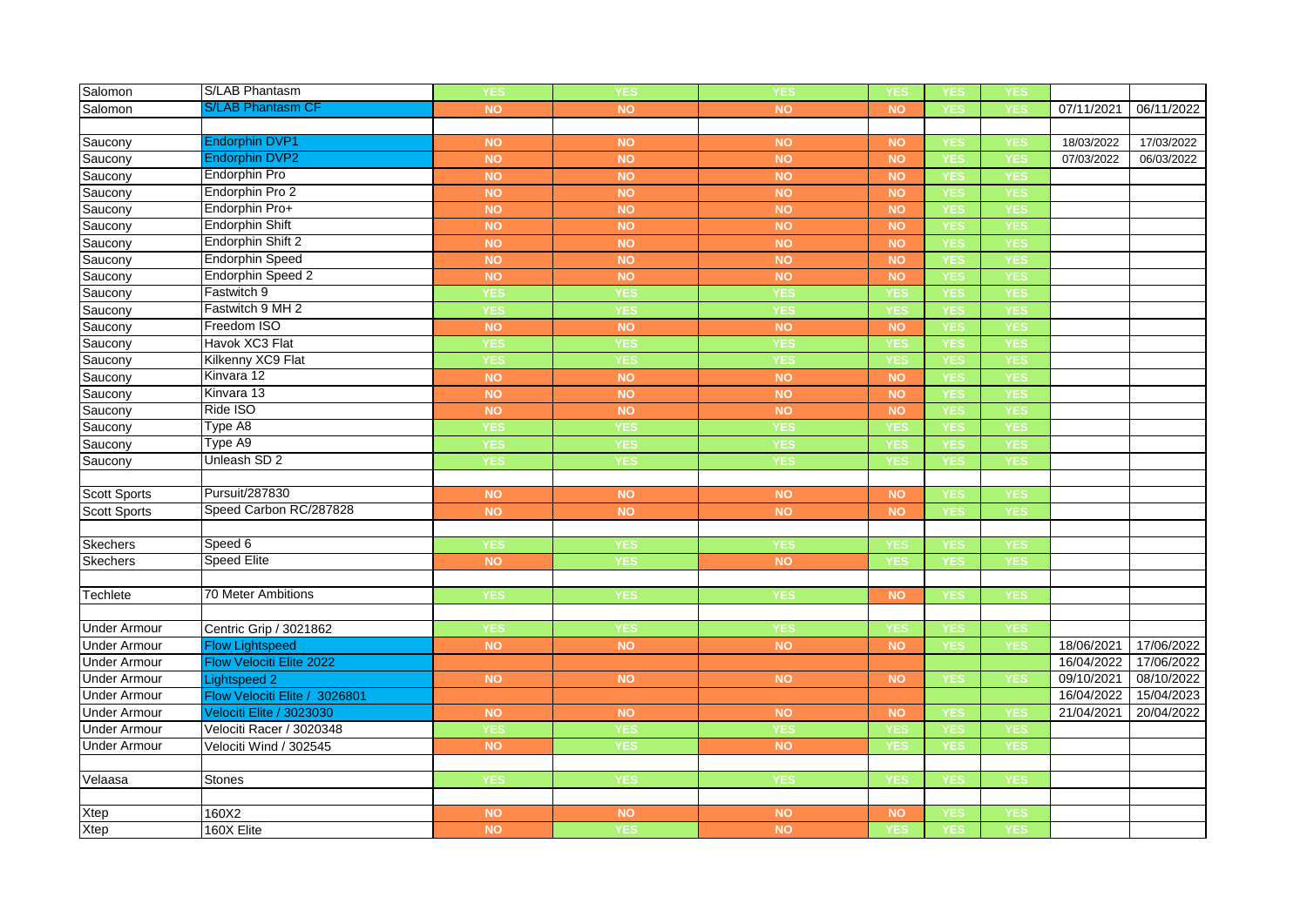| Xtep | 160XPro              | .      | <b>NIC</b><br>NU | ____ | .   |  |
|------|----------------------|--------|------------------|------|-----|--|
| Xtep | . .<br>.<br>י טבע גו | $\sim$ | ___              |      | ___ |  |

## **SPIKE SHOES**

| <b>Shoe Company</b> | <b>Model</b>              | Track up to 800m*   | <b>Track from 800m</b> | HJ, PV, LJ, SP, DT, HT, JT | <b>TJ</b>   | Road*           | <b>Cross-C</b> | <b>Development Shoe</b> |          |
|---------------------|---------------------------|---------------------|------------------------|----------------------------|-------------|-----------------|----------------|-------------------------|----------|
|                     |                           | *not including 800m |                        |                            |             | *incl. track RW |                | start date              | end date |
|                     |                           | $\leq 20$ mm        | $\leq$ 25mm            | $\leq 20$ mm               | $\leq$ 25mm | $\leq 40$ mm    | $\leq 25$ mm   |                         |          |
|                     |                           |                     |                        |                            |             |                 |                |                         |          |
| Adidas              | <b>Adizero Ambition</b>   | <b>YES</b>          | <b>YES</b>             | <b>YES</b>                 | YES         | n/a             | YES            |                         |          |
| Adidas              | <b>Adizero Ambition 2</b> | <b>YES</b>          | <b>YES</b>             | <b>NO</b>                  | <b>NO</b>   | n/a             | YES            |                         |          |
| Adidas              | Adizero Avanti            | <b>YES</b>          | <b>YES</b>             | <b>YES</b>                 | <b>YES</b>  | n/a             | <b>YES</b>     |                         |          |
| Adidas              | Adizero Avanti TYO        | <b>YES</b>          | YES                    | YES                        | YES         | n/a             | YES            |                         |          |
| Adidas              | <b>Adizero Finesse</b>    | <b>YES</b>          | <b>YES</b>             | <b>YES</b>                 | <b>YES</b>  | n/a             | <b>YES</b>     |                         |          |
| Adidas              | Adizero High Jump         | <b>YES</b>          | <b>YES</b>             | <b>YES</b>                 | YES         | n/a             | <b>YES</b>     |                         |          |
| Adidas              | Adizero Javelin           | <b>YES</b>          | YES                    | <b>YES</b>                 | YES         | n/a             | <b>YES</b>     |                         |          |
| Adidas              | Adizero LJ 2              | <b>YES</b>          | YES                    | <b>YES</b>                 | YES         | n/a             | <b>YES</b>     |                         |          |
| Adidas              | Adizero Prime sp          | <b>YES</b>          | <b>YES</b>             | <b>YES</b>                 | YES         | n/a             | <b>YES</b>     |                         |          |
| Adidas              | Adizero TJ                | <b>YES</b>          | <b>YES</b>             | YES                        | YES         | n/a             | <b>YES</b>     |                         |          |
| Adidas              | Rio Adizero MD            | <b>YES</b>          | <b>YES</b>             | <b>YES</b>                 | <b>YES</b>  | n/a             | <b>YES</b>     |                         |          |
|                     |                           |                     |                        |                            |             |                 |                |                         |          |
| Asics               | Cosmoracer LD 2           | <b>YES</b>          | <b>YES</b>             | <b>YES</b>                 | <b>YES</b>  | n/a             | <b>YES</b>     |                         |          |
| Asics               | Cosmoracer MD 2           | <b>YES</b>          | YES                    | <b>YES</b>                 | YES         | n/a             | <b>YES</b>     |                         |          |
| Asics               | Cyberblade 16             | <b>YES</b>          | <b>YES</b>             | <b>NO</b>                  | <b>NO</b>   | n/a             | <b>YES</b>     |                         |          |
| Asics               | Cyberblade HF             | <b>YES</b>          | YES                    | <b>NO</b>                  | <b>NO</b>   | n/a             | <b>YES</b>     |                         |          |
| Asics               | D Spurt FX                | <b>YES</b>          | YES                    | <b>YES</b>                 | <b>YES</b>  | n/a             | <b>YES</b>     |                         |          |
| Asics               | Duo Japan                 | <b>YES</b>          | <b>YES</b>             | <b>YES</b>                 | <b>YES</b>  | n/a             | YES            |                         |          |
| Asics               | Effort 13                 | <b>YES</b>          | <b>YES</b>             | YES                        | YES         | n/a             | YES            |                         |          |
| Asics               | Effort MK                 | <b>YES</b>          | <b>YES</b>             | <b>YES</b>                 | YES         | n/a             | <b>YES</b>     |                         |          |
| Asics               | Gun Lap 2                 | <b>YES</b>          | <b>YES</b>             | <b>YES</b>                 | YES         | n/a             | YES            |                         |          |
| Asics               | Heatflat FR 7             | <b>YES</b>          | <b>YES</b>             | <b>YES</b>                 | <b>YES</b>  | n/a             | <b>YES</b>     |                         |          |
| Asics               | Heat Fly                  | <b>YES</b>          | <b>YES</b>             | <b>YES</b>                 | <b>YES</b>  | n/a             | <b>YES</b>     |                         |          |
| Asics               | Heatsprint FR 8           | <b>YES</b>          | <b>YES</b>             | <b>YES</b>                 | YES         | n/a             | YES            |                         |          |
| Asics               | High Jump Pro (L)         | <b>YES</b>          | <b>YES</b>             | <b>YES</b>                 | YES         | n/a             | <b>YES</b>     |                         |          |
| Asics               | High Jump Pro (R)         | <b>YES</b>          | <b>YES</b>             | <b>YES</b>                 | <b>YES</b>  | n/a             | <b>YES</b>     |                         |          |
| Asics               | High Jump Pro 2 (L)       | <b>YES</b>          | <b>YES</b>             | YES                        | YES         | n/a             | <b>YES</b>     |                         |          |
| Asics               | High Jump Pro 2 (R)       | <b>YES</b>          | YES                    | <b>YES</b>                 | YES         | n/a             | <b>YES</b>     |                         |          |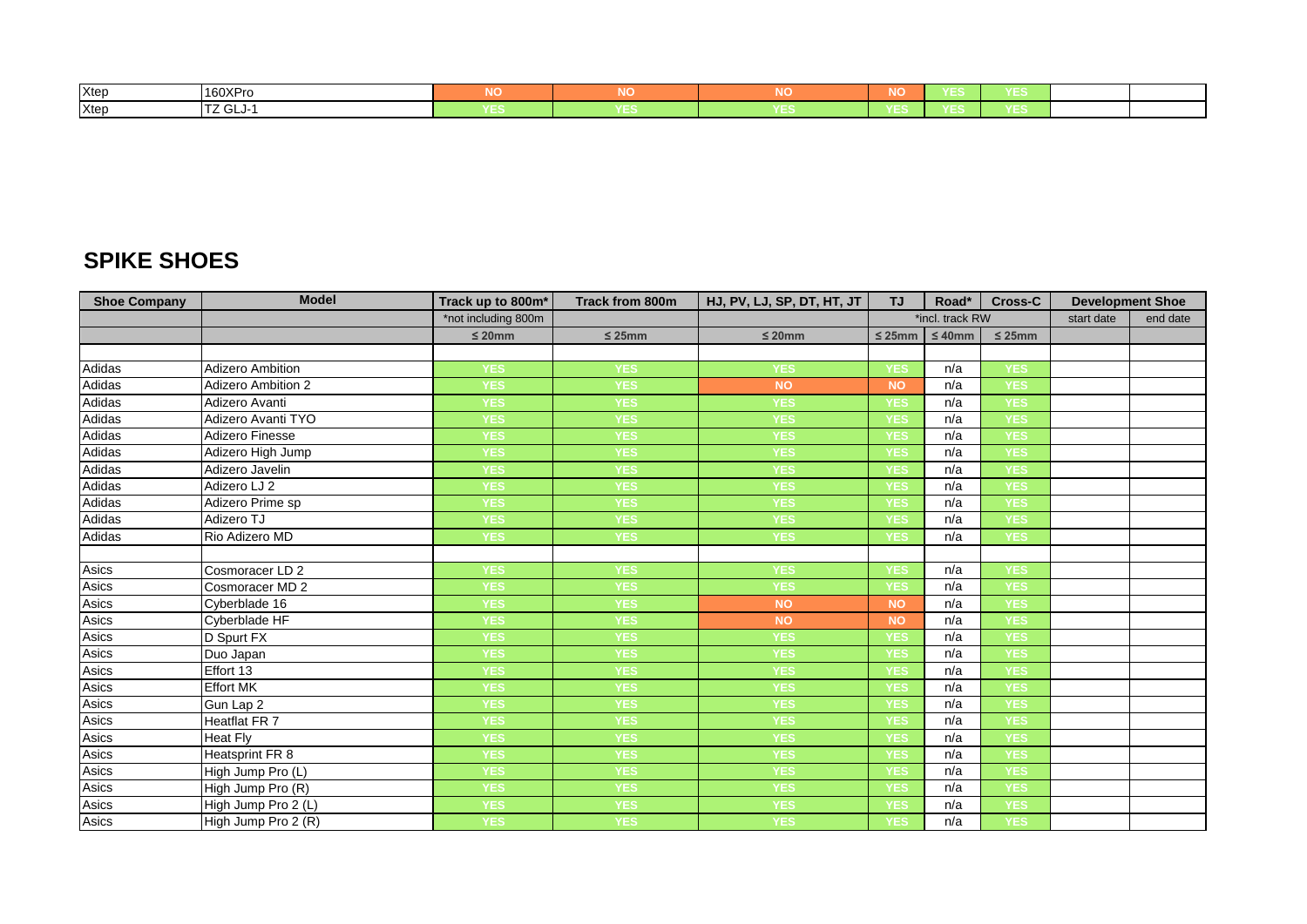| Asics             | Hyper LD 6                  | <b>YES</b> | YES        | <b>YES</b> | YES        | n/a | YES        |            |            |
|-------------------|-----------------------------|------------|------------|------------|------------|-----|------------|------------|------------|
| Asics             | Hyper MD 7                  | <b>YES</b> | <b>YES</b> | <b>YES</b> | <b>YES</b> | n/a | <b>YES</b> |            |            |
| Asics             | <b>Hypersprint 7</b>        | <b>YES</b> | <b>YES</b> | <b>YES</b> | <b>YES</b> | n/a | <b>YES</b> |            |            |
| Asics             | Japan Arch                  | <b>YES</b> | <b>YES</b> | <b>YES</b> | YES        | n/a | <b>YES</b> |            |            |
| Asics             | Javelin Pro 2               | <b>YES</b> | <b>YES</b> | <b>YES</b> | <b>YES</b> | n/a | <b>YES</b> |            |            |
| Asics             | Javelin Pro 3               | <b>YES</b> | <b>YES</b> | <b>YES</b> | <b>YES</b> | n/a | <b>YES</b> |            |            |
| Asics             | Jet Sprint                  | <b>YES</b> | <b>YES</b> | <b>NO</b>  | <b>NO</b>  | n/a | <b>YES</b> |            |            |
| Asics             | Jet Sprint 2                | <b>YES</b> | <b>YES</b> | <b>NO</b>  | <b>NO</b>  | n/a | <b>YES</b> |            |            |
| Asics             | Jet Sprint (KY)             | <b>YES</b> | <b>YES</b> | <b>NO</b>  | <b>NO</b>  | n/a | <b>YES</b> |            |            |
| Asics             | Long Jump Pro               | <b>YES</b> | <b>YES</b> | <b>YES</b> | YES        | n/a | <b>YES</b> |            |            |
| Asics             | Long Jump Pro 2             | <b>YES</b> | <b>YES</b> | <b>YES</b> | <b>YES</b> | n/a | <b>YES</b> |            |            |
| Asics             | Long Jump Pro 3             | <b>YES</b> | <b>YES</b> | <b>YES</b> | <b>YES</b> | n/a | <b>YES</b> |            |            |
| Asics             | Metaspeed LD 0              | <b>NO</b>  | <b>YES</b> | <b>NO</b>  | <b>NO</b>  | n/a | <b>YES</b> |            |            |
| Asics             | Metasprint Tokyo            | <b>YES</b> | <b>YES</b> | <b>YES</b> | YES        | n/a | <b>YES</b> |            |            |
| Asics             | Sonicsprint Elite           | <b>YES</b> | <b>YES</b> | <b>NO</b>  | <b>NO</b>  | n/a | <b>YES</b> |            |            |
| Asics             | Sonicsprint Elite 2         | <b>YES</b> | <b>YES</b> | <b>NO</b>  | <b>NO</b>  | n/a | <b>YES</b> |            |            |
| Asics             | SP Blade 9                  | <b>YES</b> | <b>YES</b> | <b>NO</b>  | <b>NO</b>  | n/a | <b>YES</b> |            |            |
| Asics             | SP Blade SF 2               | <b>YES</b> | <b>YES</b> | <b>NO</b>  | <b>NO</b>  | n/a | <b>YES</b> |            |            |
| Asics             | TF Spike SO (BD)            | <b>YES</b> | <b>YES</b> | <b>NO</b>  | <b>NO</b>  | n/a | <b>YES</b> |            |            |
| Asics             | TF Spike SO (JP)            | <b>YES</b> | <b>YES</b> | <b>YES</b> | <b>YES</b> | n/a | <b>YES</b> |            |            |
| Asics             | TF Spike SO (RY)            | <b>YES</b> | <b>YES</b> | <b>NO</b>  | <b>NO</b>  | n/a | <b>YES</b> |            |            |
| Asics             | Triple Jump Pro             | <b>YES</b> | <b>YES</b> | <b>YES</b> | <b>YES</b> | n/a | <b>YES</b> |            |            |
| Asics             | Triple Jump Pro 2           | <b>YES</b> | <b>YES</b> | <b>YES</b> | YES        | n/a | <b>YES</b> |            |            |
| Asics             | Triple Jump Pro 3           | <b>NO</b>  | <b>YES</b> | <b>NO</b>  | <b>YES</b> | n/a | <b>YES</b> |            |            |
|                   |                             |            |            |            |            |     |            |            |            |
| <b>Brooks</b>     | ELMN85                      | <b>YES</b> | <b>YES</b> | <b>YES</b> | YES        | n/a | <b>YES</b> |            |            |
| <b>Brooks</b>     | ELMN86                      | <b>YES</b> | <b>YES</b> | <b>YES</b> | <b>YES</b> | n/a | <b>YES</b> |            |            |
| <b>Brooks</b>     | <b>ELMN87-R1</b>            | <b>YES</b> | <b>YES</b> | <b>YES</b> | <b>YES</b> | n/a | <b>YES</b> | 29/01/2022 | 28/02/2023 |
| <b>Brooks</b>     | WIRE 6                      | <b>YES</b> | <b>YES</b> | <b>NO</b>  | <b>NO</b>  | n/a | <b>YES</b> |            |            |
| <b>Brooks</b>     | WIRE 7                      | <b>NO</b>  | <b>YES</b> | <b>NO</b>  | <b>NO</b>  | n/a | <b>YES</b> |            |            |
| <b>Brooks</b>     | WIRE 8-R1                   | <b>NO</b>  | <b>YES</b> | <b>NO</b>  | <b>YES</b> | n/a | <b>YES</b> | 29/01/2022 | 28/02/2023 |
|                   |                             |            |            |            |            |     |            |            |            |
| <b>HokaONeOne</b> | Cielo LD                    | <b>YES</b> | <b>YES</b> | <b>YES</b> | YES        | n/a | <b>YES</b> |            |            |
| <b>HokaONeOne</b> | Cielo MD                    | <b>YES</b> | <b>YES</b> | <b>YES</b> | <b>YES</b> | n/a | <b>YES</b> |            |            |
| <b>HokaONeOne</b> | Cielo X LD 2                | <b>NO</b>  | <b>YES</b> | <b>NO</b>  | <b>YES</b> | n/a | <b>YES</b> | 29/01/2022 | 28/01/2023 |
| <b>HokaONeOne</b> | Cielo X MD 2                | <b>YES</b> | <b>YES</b> | <b>YES</b> | <b>YES</b> | n/a | YES        | 29/01/2022 | 28/01/2023 |
| <b>HokaONeOne</b> | Rocket LD                   | <b>YES</b> | <b>YES</b> | <b>YES</b> | <b>YES</b> | n/a | <b>YES</b> |            |            |
| <b>HokaONeOne</b> | Rocket MD                   | <b>YES</b> | <b>YES</b> | <b>YES</b> | <b>YES</b> | n/a | <b>YES</b> |            |            |
| <b>HokaONeOne</b> | Speed Evo R                 | <b>YES</b> | YES        | <b>YES</b> | YES        | n/a | <b>YES</b> |            |            |
|                   |                             |            |            |            |            |     |            |            |            |
| Mizuno            | 2019 Spectra Type F         | <b>YES</b> | <b>YES</b> | <b>YES</b> | <b>YES</b> | n/a | <b>YES</b> |            |            |
| Mizuno            | 2019 Javelin Throw Pro1 So1 | <b>YES</b> | YES        | <b>YES</b> | YES        | n/a | YES        |            |            |
| Mizuno            | 2019 Javelin Throw Pro2 So2 | <b>YES</b> | YES        | <b>YES</b> | <b>NO</b>  | n/a | <b>YES</b> |            |            |
| Mizuno            | 2019 Javelin Throw Pro3 So3 | <b>YES</b> | <b>YES</b> | <b>YES</b> | <b>YES</b> | n/a | <b>YES</b> |            |            |
| Mizuno            | 2019 Javelin Throw Pro4 So4 | <b>YES</b> | <b>YES</b> | <b>YES</b> | <b>NO</b>  | n/a | <b>YES</b> |            |            |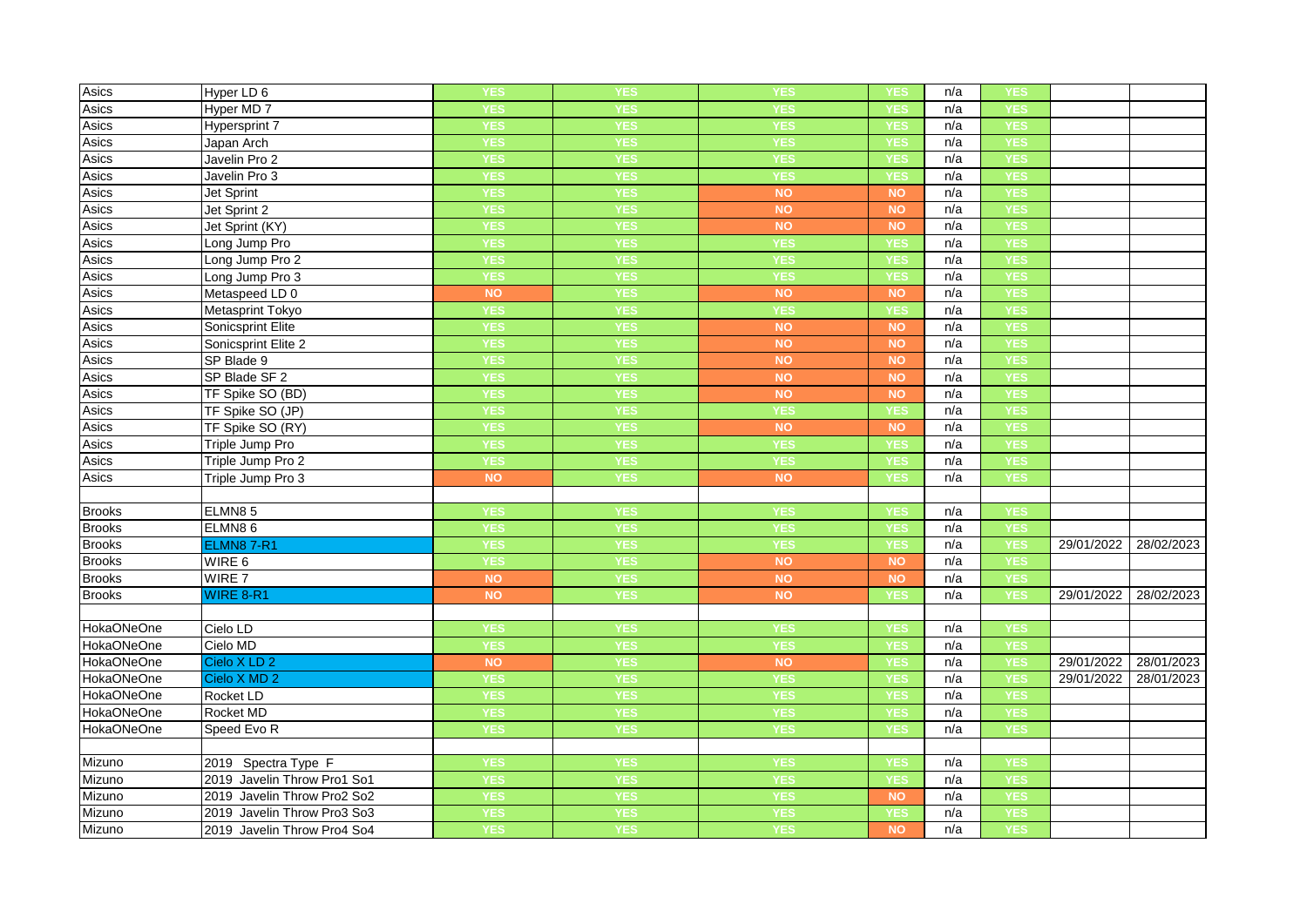| Mizuno | 2019 Spectra Type E               | <b>YES</b> | YES        | <b>YES</b> | YES        | n/a | YES        |  |
|--------|-----------------------------------|------------|------------|------------|------------|-----|------------|--|
| Mizuno | 2019 Field Geo Aj                 | <b>YES</b> | <b>YES</b> | <b>YES</b> | <b>YES</b> | n/a | <b>YES</b> |  |
| Mizuno | 2019 Field Geo Jt                 | <b>YES</b> | <b>YES</b> | <b>YES</b> | <b>NO</b>  | n/a | <b>YES</b> |  |
| Mizuno | 2019 Field Geo Jt So1             | <b>YES</b> | <b>YES</b> | <b>YES</b> | <b>NO</b>  | n/a | YES        |  |
| Mizuno | 2019 Field Geo Lj                 | <b>YES</b> | <b>YES</b> | <b>YES</b> | <b>YES</b> | n/a | <b>YES</b> |  |
| Mizuno | 2019 Field Geo Lj S02             | <b>YES</b> | <b>YES</b> | <b>YES</b> | <b>YES</b> | n/a | <b>YES</b> |  |
| Mizuno | 2019 Field Geo Lj S03             | <b>YES</b> | <b>YES</b> | <b>YES</b> | YES        | n/a | YES        |  |
| Mizuno | 2019 Long Jump Pro1 S01           | <b>YES</b> | <b>YES</b> | <b>YES</b> | <b>YES</b> | n/a | <b>YES</b> |  |
| Mizuno | 2019 Spectra Type B (21SS Type B) | <b>YES</b> | <b>YES</b> | <b>YES</b> | <b>YES</b> | n/a | <b>YES</b> |  |
| Mizuno | 2019 Spectra Type D               | <b>YES</b> | <b>YES</b> | <b>YES</b> | YES        | n/a | YES        |  |
| Mizuno | <b>Break Sprint</b>               | <b>YES</b> | <b>YES</b> | <b>YES</b> | <b>YES</b> | n/a | <b>YES</b> |  |
| Mizuno | <b>Brave Wing FX</b>              | <b>YES</b> | <b>YES</b> | <b>YES</b> | <b>YES</b> | n/a | <b>YES</b> |  |
| Mizuno | Chrono Break                      | <b>YES</b> | YES        | <b>YES</b> | YES        | n/a | <b>YES</b> |  |
| Mizuno | Chrono Break SO1                  | <b>YES</b> | <b>YES</b> | <b>YES</b> | <b>YES</b> | n/a | YES        |  |
| Mizuno | Chrono Break_SO2                  | <b>YES</b> | <b>YES</b> | <b>YES</b> | <b>YES</b> | n/a | <b>YES</b> |  |
| Mizuno | Chrono Dist 7                     | <b>YES</b> | <b>YES</b> | <b>YES</b> | <b>YES</b> | n/a | <b>YES</b> |  |
| Mizuno | Chrono Onyx 2                     | <b>YES</b> | <b>YES</b> | <b>YES</b> | <b>YES</b> | n/a | <b>YES</b> |  |
| Mizuno | Chrono INX9                       | <b>YES</b> | <b>YES</b> | <b>YES</b> | <b>YES</b> | n/a | <b>YES</b> |  |
| Mizuno | Chrono INX9 SO1                   | <b>YES</b> | <b>YES</b> | <b>YES</b> | <b>YES</b> | n/a | <b>YES</b> |  |
| Mizuno | Chrono INX9 SO2                   | <b>YES</b> | <b>YES</b> | <b>YES</b> | <b>YES</b> | n/a | <b>YES</b> |  |
| Mizuno | Chrono INX9 SO3                   | <b>YES</b> | <b>YES</b> | <b>YES</b> | <b>YES</b> | n/a | <b>YES</b> |  |
| Mizuno | Citius Wing Fx                    | <b>YES</b> | <b>YES</b> | <b>YES</b> | <b>YES</b> | n/a | <b>YES</b> |  |
| Mizuno | <b>DIST Special</b>               | <b>YES</b> | <b>YES</b> | <b>YES</b> | YES        | n/a | YES        |  |
| Mizuno | Field Geo Hj                      | <b>YES</b> | <b>YES</b> | <b>YES</b> | <b>YES</b> | n/a | <b>YES</b> |  |
| Mizuno | Field Geo Hj S01                  | <b>YES</b> | <b>YES</b> | <b>YES</b> | <b>YES</b> | n/a | <b>YES</b> |  |
| Mizuno | Field Geo HJ-C                    | <b>YES</b> | <b>YES</b> | <b>YES</b> | <b>YES</b> | n/a | <b>YES</b> |  |
| Mizuno | Field Geo JT-C                    | <b>YES</b> | <b>YES</b> | <b>YES</b> | <b>YES</b> | n/a | <b>YES</b> |  |
| Mizuno | Field Geo LJ-C                    | <b>YES</b> | <b>YES</b> | <b>YES</b> | <b>YES</b> | n/a | <b>YES</b> |  |
| Mizuno | Geo Cyclone                       | <b>YES</b> | <b>YES</b> | <b>YES</b> | <b>YES</b> | n/a | <b>YES</b> |  |
| Mizuno | Geo Silencer Fx                   | <b>YES</b> | <b>YES</b> | <b>YES</b> | <b>YES</b> | n/a | <b>YES</b> |  |
| Mizuno | Geo Sprint 4                      | <b>YES</b> | <b>YES</b> | <b>YES</b> | <b>YES</b> | n/a | <b>YES</b> |  |
| Mizuno | Geo Spurt Md                      | <b>YES</b> | <b>YES</b> | <b>YES</b> | YES        | n/a | <b>YES</b> |  |
| Mizuno | Geo Versus Fx                     | <b>YES</b> | <b>YES</b> | <b>YES</b> | <b>YES</b> | n/a | <b>YES</b> |  |
| Mizuno | <b>INX Break</b>                  | <b>YES</b> | <b>YES</b> | <b>YES</b> | <b>YES</b> | n/a | <b>YES</b> |  |
| Mizuno | <b>INX Silencer</b>               | <b>YES</b> | <b>YES</b> | <b>YES</b> | <b>YES</b> | n/a | <b>YES</b> |  |
| Mizuno | <b>INX Sniper</b>                 | <b>YES</b> | YES        | <b>YES</b> | <b>YES</b> | n/a | <b>YES</b> |  |
| Mizuno | <b>INX Sprint</b>                 | <b>YES</b> | <b>YES</b> | <b>YES</b> | <b>YES</b> | n/a | <b>YES</b> |  |
| Mizuno | Spectra Type A                    | <b>YES</b> | <b>YES</b> | <b>YES</b> | <b>YES</b> | n/a | <b>YES</b> |  |
| Mizuno | Spectra Type C                    | <b>YES</b> | <b>YES</b> | <b>YES</b> | <b>YES</b> | n/a | <b>YES</b> |  |
| Mizuno | Spectra Type A So1                | <b>YES</b> | <b>YES</b> | <b>YES</b> | <b>YES</b> | n/a | <b>YES</b> |  |
| Mizuno | Spectra Type E So1                | <b>YES</b> | <b>YES</b> | <b>YES</b> | <b>YES</b> | n/a | <b>YES</b> |  |
| Mizuno | Sprint Pro Type A                 | <b>YES</b> | <b>YES</b> | <b>YES</b> | <b>YES</b> | n/a | <b>YES</b> |  |
| Mizuno | Sprint Pro Type A So1             | <b>YES</b> | <b>YES</b> | <b>YES</b> | <b>YES</b> | n/a | <b>YES</b> |  |
| Mizuno | Sprint Pro Type B                 | <b>YES</b> | <b>YES</b> | <b>YES</b> | <b>YES</b> | n/a | <b>YES</b> |  |
| Mizuno | Sprint Pro Type B So1             | <b>YES</b> | YES        | YES        | YES        | n/a | YES        |  |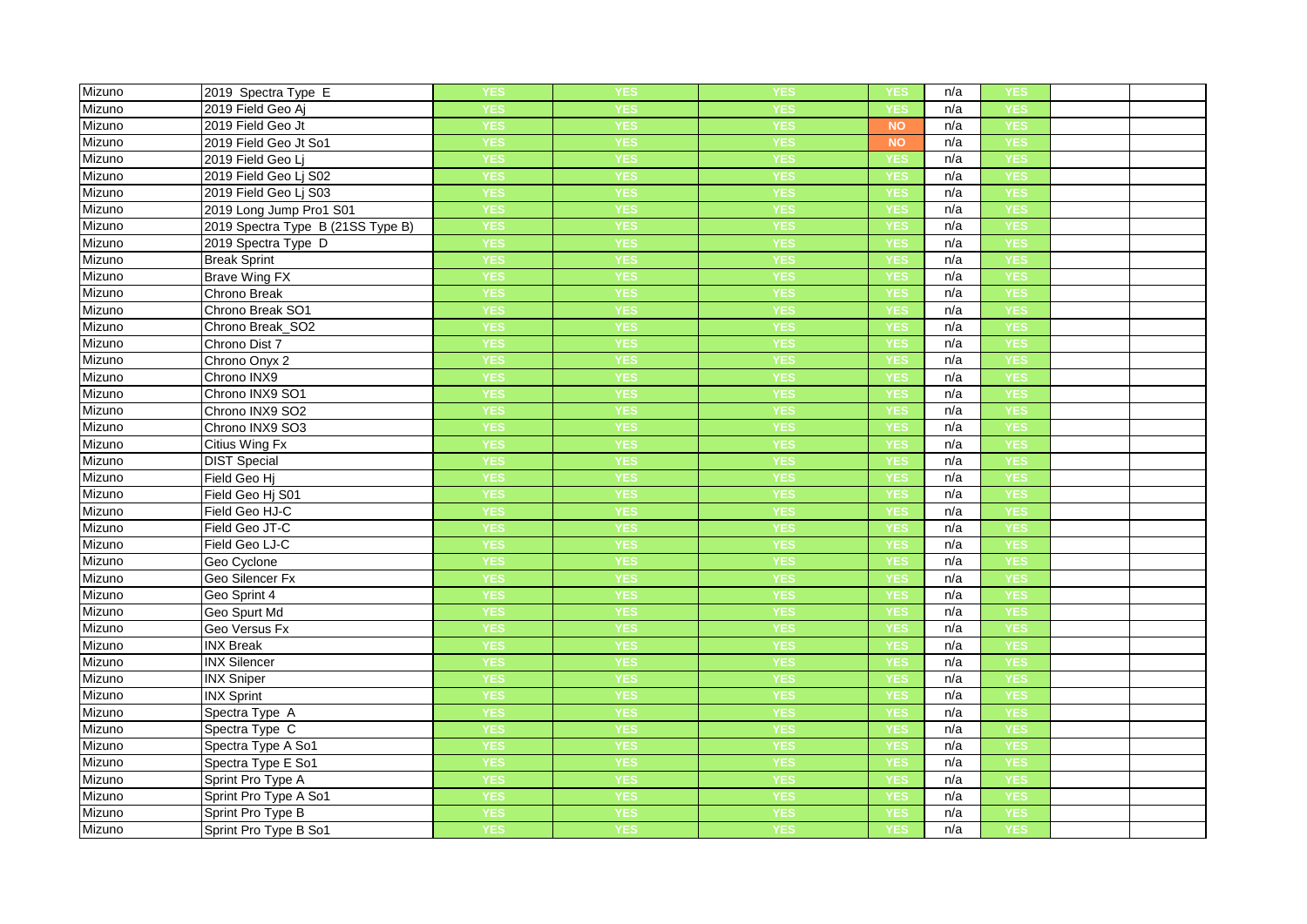| Mizuno             | Sprint Pro Type B So2    | YES        | YES        | YES        | YES           | n/a | YES        |            |            |
|--------------------|--------------------------|------------|------------|------------|---------------|-----|------------|------------|------------|
| Mizuno             | Sprint Pro_Type_A_So2    | <b>YES</b> | <b>YES</b> | <b>YES</b> | YES           | n/a | <b>YES</b> |            |            |
| Mizuno             | X Blast Neo              | <b>YES</b> | YES        | <b>YES</b> | YES           | n/a | YES        |            |            |
| Mizuno             | X Blast Elite            | <b>YES</b> | <b>YES</b> | <b>YES</b> | <b>YES</b>    | n/a | <b>YES</b> |            |            |
| Mizuno             | X Blast Next             | <b>YES</b> | <b>YES</b> | <b>YES</b> | <b>YES</b>    | n/a | <b>YES</b> |            |            |
| Mizuno             | X Laser Elite            | <b>YES</b> | YES        | <b>YES</b> | YES           | n/a | YES        |            |            |
| Mizuno             | X Laser Next             | <b>YES</b> | <b>YES</b> | <b>YES</b> | YES           | n/a | <b>YES</b> |            |            |
|                    |                          |            |            |            |               |     |            |            |            |
| New Balance        | FuelCell MD-X            | <b>YES</b> | YES        | <b>NO</b>  | NO            | n/a | <b>YES</b> |            |            |
| <b>New Balance</b> | <b>FuelCell PWR-X</b>    | <b>YES</b> | <b>YES</b> | <b>NO</b>  | <b>NO</b>     | n/a | <b>YES</b> |            |            |
| New Balance        | FuelCell Sigma SD-X      | <b>YES</b> | YES        | <b>NO</b>  | NO            | n/a | YES        |            |            |
| New Balance        | FuelCell SuperComp LD-X  | <b>NO</b>  | <b>YES</b> | <b>NO</b>  | <b>YES</b>    | n/a | <b>YES</b> |            |            |
| New Balance        | FuelCell SuperComp PWR-X | <b>YES</b> | <b>YES</b> | <b>NO</b>  | $NO$          | n/a | <b>YES</b> |            |            |
| New Balance        | LD5K                     | <b>YES</b> | YES        | YES        | YES           | n/a | <b>YES</b> |            |            |
| New Balance        | <b>MD500</b>             | <b>YES</b> | <b>YES</b> | <b>YES</b> | <b>YES</b>    | n/a | <b>YES</b> |            |            |
| New Balance        | <b>MD800</b>             | <b>YES</b> | <b>YES</b> | <b>YES</b> | YES           | n/a | YES        |            |            |
| <b>New Balance</b> | SD100                    | <b>YES</b> | <b>YES</b> | <b>YES</b> | <b>YES</b>    | n/a | YES        |            |            |
| <b>New Balance</b> | SD200                    | <b>YES</b> | <b>YES</b> | <b>NO</b>  | <b>NO</b>     | n/a | <b>YES</b> |            |            |
| <b>New Balance</b> | <b>SD400</b>             | <b>YES</b> | <b>YES</b> | <b>NO</b>  | NO            | n/a | <b>YES</b> |            |            |
| <b>New Balance</b> | Sigma Aria               | <b>YES</b> | <b>YES</b> | <b>NO</b>  | NO            | n/a | <b>YES</b> |            |            |
| <b>New Balance</b> | Sigma Harmony            | <b>YES</b> | <b>YES</b> | <b>NO</b>  | NO            | n/a | <b>YES</b> |            |            |
| New Balance        | SuperComp MDXv3 T1       | <b>YES</b> | YES        | <b>YES</b> | <b>YES</b>    | n/a | YES        | 29/01/2022 | 28/01/2023 |
| New Balance        | SuperComp MDXv3 T2       | <b>YES</b> | <b>YES</b> | <b>YES</b> | <b>YES</b>    | n/a | YES        | 29/01/2022 | 28/01/2023 |
| New Balance        | SuperComp MDXv3 T3       | <b>YES</b> | <b>YES</b> | <b>YES</b> | <b>YES</b>    | n/a | <b>YES</b> | 29/01/2022 | 28/01/2023 |
| New Balance        | Vazee Sigma              | <b>YES</b> | <b>YES</b> | <b>NO</b>  | $\mathsf{NO}$ | n/a | <b>YES</b> |            |            |
| <b>New Balance</b> | Vazee Verge              | <b>YES</b> | YES        | <b>NO</b>  | <b>NO</b>     | n/a | <b>YES</b> |            |            |
| New Balance        | <b>ULDELRCX</b>          | <b>YES</b> | YES        | <b>YES</b> | YES           | n/a | <b>YES</b> |            |            |
|                    |                          |            |            |            |               |     |            |            |            |
| <b>Nike</b>        | Air Zoom Maxfly          | <b>YES</b> | YES        | <b>NO</b>  | <b>NO</b>     | n/a | <b>YES</b> |            |            |
| <b>Nike</b>        | Air Zoom Victory         | <b>YES</b> | <b>YES</b> | <b>YES</b> | <b>YES</b>    | n/a | <b>YES</b> |            |            |
| <b>Nike</b>        | Dev46243                 | <b>YES</b> | YES        | <b>YES</b> | YES           | n/a | YES        | 12/12/2021 | 11/12/2022 |
| <b>Nike</b>        | High Jump Elite          | <b>YES</b> | YES        | <b>YES</b> | <b>YES</b>    | n/a | <b>YES</b> |            |            |
| <b>Nike</b>        | LJ4                      | <b>YES</b> | <b>YES</b> | <b>YES</b> | YES           | n/a | YES        |            |            |
| <b>Nike</b>        | LJ Elite                 | <b>YES</b> | <b>YES</b> | <b>YES</b> | <b>YES</b>    | n/a | <b>YES</b> |            |            |
| <b>Nike</b>        | Matumbo                  | <b>YES</b> | <b>YES</b> | <b>YES</b> | <b>YES</b>    | n/a | <b>YES</b> |            |            |
| Nike               | Pole Vault Elite         | <b>YES</b> | <b>YES</b> | <b>YES</b> | YES           | n/a | <b>YES</b> |            |            |
| Nike               | Spike-Flat 2020          | <b>NO</b>  | <b>YES</b> | <b>NO</b>  | YES           | n/a | <b>YES</b> |            |            |
| <b>Nike</b>        | <b>Triple Jump Elite</b> | <b>YES</b> | <b>YES</b> | <b>YES</b> | YES           | n/a | <b>YES</b> |            |            |
| <b>Nike</b>        | Triple Jump Elite 2      | NO         | <b>YES</b> | <b>NO</b>  | <b>YES</b>    | n/a | YES        |            |            |
| <b>Nike</b>        | Zoom 400                 | <b>YES</b> | <b>YES</b> | <b>YES</b> | <b>YES</b>    | n/a | <b>YES</b> |            |            |
| <b>Nike</b>        | Zoom Ja Fly              | <b>YES</b> | <b>YES</b> | YES        | <b>/ES</b>    | n/a | YES        |            |            |
| <b>Nike</b>        | Zoom Ja Fly 3            | <b>YES</b> | YES        | <b>YES</b> | <b>YES</b>    | n/a | <b>YES</b> |            |            |
| <b>Nike</b>        | Zoom Javelin Elite 3     | <b>YES</b> | <b>YES</b> | <b>YES</b> | <b>YES</b>    | n/a | <b>YES</b> |            |            |
| <b>Nike</b>        | Zoom Mamba V             | <b>YES</b> | <b>YES</b> | <b>YES</b> | <b>YES</b>    | n/a | <b>YES</b> |            |            |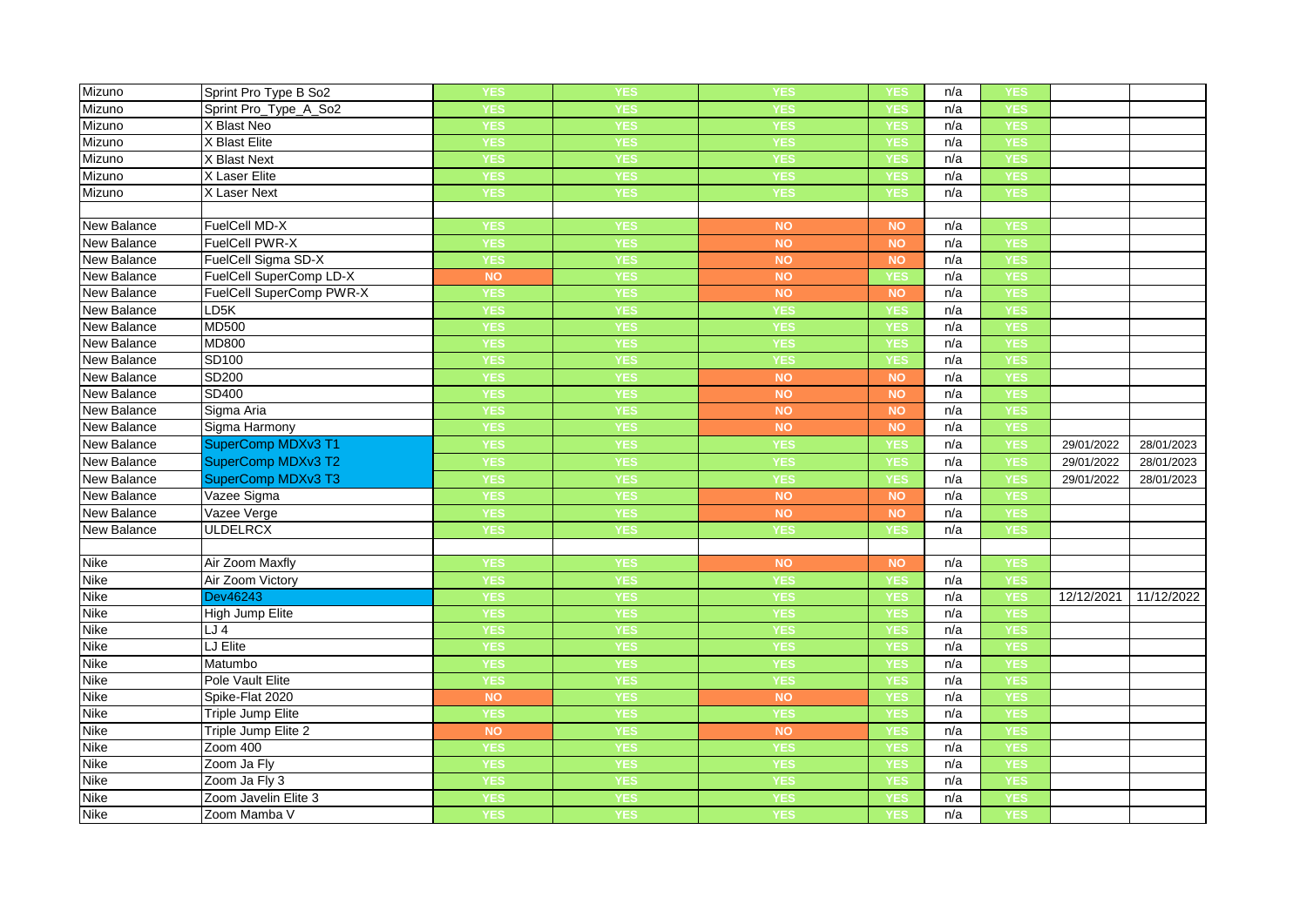| <b>Nike</b>  | Zoom Rival D 10                                  | YES              | YES               | YES        | YES        | n/a | <b>YES</b>        |            |            |
|--------------|--------------------------------------------------|------------------|-------------------|------------|------------|-----|-------------------|------------|------------|
| Nike         | Zoom Rival M 9                                   | <b>YES</b>       | <b>YES</b>        | <b>YES</b> | <b>YES</b> | n/a | <b>YES</b>        |            |            |
| Nike         | Zoom Rival S 9                                   | <b>YES</b>       | <b>YES</b>        | <b>YES</b> | YES        | n/a | <b>YES</b>        |            |            |
| Nike         | Zoom Superfly Elite                              | <b>YES</b>       | YES               | <b>YES</b> | YES        | n/a | <b>YES</b>        |            |            |
| Nike         | Zoom Superfly Elite 2                            | <b>YES</b>       | <b>YES</b>        | <b>YES</b> | <b>YES</b> | n/a | <b>YES</b>        |            |            |
| <b>Nike</b>  | Zoom Superfly R 3                                | <b>YES</b>       | <b>YES</b>        | <b>YES</b> | <b>YES</b> | n/a | <b>YES</b>        |            |            |
| Nike         | Zoom Victory 2                                   | <b>YES</b>       | <b>YES</b>        | <b>YES</b> | YES        | n/a | YES               |            |            |
| <b>Nike</b>  | Zoom Victory 3                                   | <b>YES</b>       | <b>YES</b>        | <b>YES</b> | YES        | n/a | <b>YES</b>        |            |            |
| Nike         | Zoom Victory Elite                               | <b>YES</b>       | <b>YES</b>        | <b>YES</b> | YES        | n/a | <b>YES</b>        |            |            |
| <b>Nike</b>  | Zoom Victory Elite 2                             | <b>YES</b>       | <b>YES</b>        | <b>YES</b> | <b>/ES</b> | n/a | YES               |            |            |
| Nike         | ZoomX Dragonfly                                  | <b>YES</b>       | <b>YES</b>        | <b>YES</b> | <b>YES</b> | n/a | <b>YES</b>        |            |            |
|              |                                                  |                  |                   |            |            |     |                   |            |            |
| ON           | Cloudspike 10000m                                | <b>NO</b>        | <b>YES</b>        | <b>NO</b>  | <b>NO</b>  | n/a | <b>YES</b>        |            |            |
| ON           | Cloudspike 1500m                                 | <b>YES</b>       | <b>YES</b>        | <b>NO</b>  | <b>NO</b>  | n/a | <b>YES</b>        |            |            |
| ON           | Cloudspike Shinka                                | <b>YES</b>       | <b>YES</b>        | <b>YES</b> | YES        | n/a | <b>YES</b>        |            |            |
| ON           | <b>Cloudspike Sprint</b>                         | <b>YES</b>       | YES               | <b>YES</b> | <b>YES</b> | n/a | YES               |            |            |
| ON           | Cloudspike tohka                                 | <b>YES</b>       | <b>YES</b>        | <b>YES</b> | YES        | n/a | <b>YES</b>        |            |            |
|              |                                                  |                  |                   |            |            |     |                   |            |            |
| Puma         | evoSpeed Complete TFX Jump                       | <b>YES</b>       | <b>YES</b>        | <b>YES</b> | <b>YES</b> | n/a | <b>YES</b>        |            |            |
| Puma         | evoSpeed Crossfox                                | <b>YES</b>       | <b>YES</b>        | <b>YES</b> | YES        | n/a | <b>YES</b>        |            |            |
| Puma         | evoSpeed Distance                                | <b>YES</b>       | <b>YES</b>        | <b>YES</b> | YES        | n/a | <b>YES</b>        |            |            |
| Puma         | evoSpeed Distance Nitro Elite+                   | <b>YES</b>       | <b>YES</b>        | <b>NO</b>  | <b>NO</b>  | n/a | <b>YES</b>        |            |            |
|              |                                                  |                  |                   |            |            |     |                   |            |            |
| Puma         | evoSpeed Electric                                | <b>YES</b>       | YES               | <b>NO</b>  | <b>NO</b>  | n/a | <b>YES</b>        |            |            |
| Puma         | evoSpeed FAST-FWD Nitro Elite                    | <b>NO</b>        | <b>YES</b>        | <b>NO</b>  | <b>NO</b>  |     | NO                | 13/04/2022 | 12/04/2023 |
| Puma         | evoSpeed Haraka                                  | <b>NO</b>        | <b>YES</b>        | <b>NO</b>  | YES        | n/a | <b>YES</b>        |            |            |
| Puma         | evoSpeed High Jump                               | <b>YES</b>       | <b>YES</b>        | <b>YES</b> | YES        | n/a | <b>YES</b>        |            |            |
| Puma         | evoSpeed High Jump Elite                         | <b>YES</b>       | <b>YES</b>        | <b>YES</b> | YES        | n/a | <b>YES</b>        |            |            |
| Puma         | evoSpeed High Jump Power                         | <b>YES</b>       | <b>YES</b>        | <b>YES</b> | <b>YES</b> | n/a | <b>YES</b>        |            |            |
| Puma         | evoSpeed Javelin                                 | <b>YES</b>       | <b>YES</b>        | <b>YES</b> | YES        | n/a | <b>YES</b>        |            |            |
| Puma         | evoSpeed Javelin Elite                           | <b>YES</b>       | <b>YES</b>        | <b>YES</b> | <b>YES</b> | n/a | <b>YES</b>        |            |            |
| Puma         | evospeed LJ                                      | <b>YES</b>       | <b>YES</b>        | <b>YES</b> | <b>YES</b> | n/a | <b>YES</b>        |            |            |
| Puma         | evoSpeed Mid-Distance                            | <b>YES</b>       | <b>YES</b>        | <b>YES</b> | YES        | n/a | <b>YES</b>        |            |            |
| Puma         | evoSpeed Sprint                                  | <b>YES</b>       | <b>YES</b>        | <b>NO</b>  | <b>NO</b>  | n/a | <b>YES</b>        |            |            |
| Puma         | evoSpeed Sprint TFX                              | <b>YES</b>       | <b>YES</b>        | <b>NO</b>  | <b>NO</b>  | n/a | <b>YES</b>        |            |            |
| Puma         | evoSpeed Tokyo Brush                             | <b>YES</b>       | <b>YES</b>        | <b>YES</b> | YES        | n/a | <b>YES</b>        |            |            |
| Puma         | evoSpeed Tokyo Brush Mid                         | <b>YES</b>       | <b>YES</b>        | <b>YES</b> | YES        | n/a | YES               |            |            |
| Puma         | evoSpeed Tokyo Future                            | <b>YES</b>       | <b>YES</b>        | <b>YES</b> | YES        | n/a | <b>YES</b>        |            |            |
| Puma         | evoSpeed Tokyo Future Faster+                    | <b>YES</b>       | <b>YES</b>        | <b>NO</b>  | <b>NO</b>  | n/a | <b>YES</b>        |            |            |
| Puma         | evoSpeed Tokyo Future Jump                       | <b>YES</b>       | <b>YES</b>        | <b>YES</b> | YES        | n/a | <b>YES</b>        |            |            |
| Puma         | evoSpeed Tokyo Future Mid                        | <b>YES</b>       | <b>YES</b>        | <b>YES</b> | <b>YES</b> | n/a | <b>YES</b>        |            |            |
| Puma         | evoSpeed Tokyo Future Nitro Faster+              | <b>YES</b>       | <b>YES</b>        | <b>NO</b>  | <b>NO</b>  | n/a | <b>YES</b>        |            |            |
| Puma         | evoSpeed Tokyo Nitro                             | <b>YES</b>       | <b>YES</b>        | <b>NO</b>  | <b>NO</b>  | n/a | <b>YES</b>        |            |            |
| Puma         | evoSpeed Tokyo Nitro Long Jump                   | <b>YES</b>       | <b>YES</b>        | <b>YES</b> | <b>YES</b> | n/a | <b>YES</b>        |            |            |
| Puma<br>Puma | evoSpeed Tokyo Nitro 400<br>evoSpeed Triple Jump | <b>YES</b><br>NO | <b>YES</b><br>YES | <b>YES</b> | YES        | n/a | <b>YES</b><br>YES |            |            |